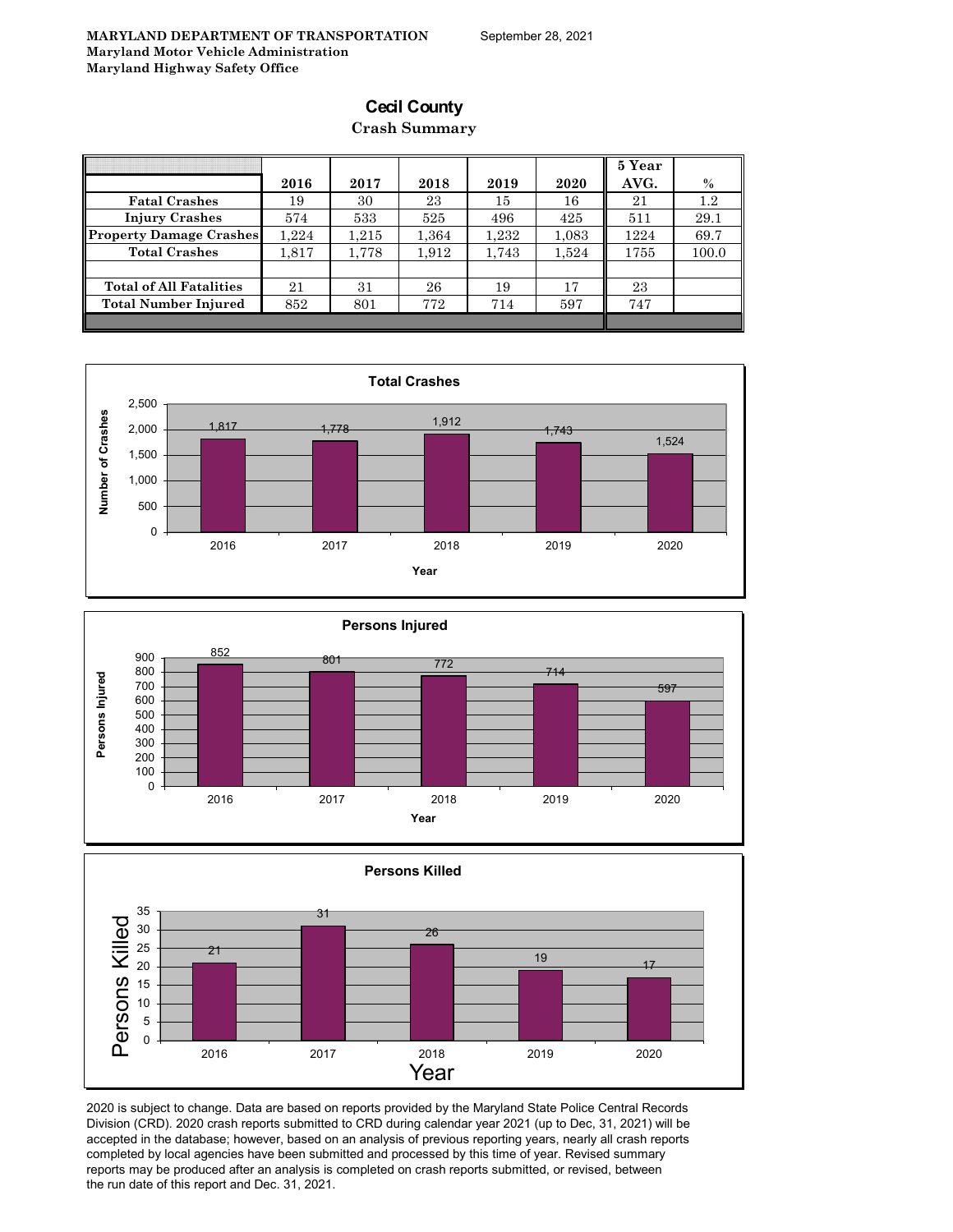|                            |                         |                  | Route Type       |                  |                  |                  |           |
|----------------------------|-------------------------|------------------|------------------|------------------|------------------|------------------|-----------|
|                            |                         |                  |                  |                  |                  |                  |           |
| <b>Route Type</b>          | 2016                    | 2017             | 2018             | 2019             | 2020             | AVG.             | $\%$      |
| <b>IS</b>                  | 189                     | 203              | 219              | 257              | 218              | 217              | 12.4      |
| <b>US</b>                  | $\,290$                 | 280              | 307              | $\,289$          | 258              | $\bf 285$        | 16.2      |
| <b>MD</b>                  | 633                     | 648              | 681              | 602              | 506              | 614              | 35.0      |
| CO                         | 411                     | 417              | 488              | 375              | 348              | 408              | 23.2      |
| MU                         | 60                      | $51\,$           | 61               | $82\,$           | 58               | 62               | $3.6\,$   |
| GV                         | $\boldsymbol{0}$        | $\boldsymbol{0}$ | $\boldsymbol{0}$ | $\mathbf{0}$     | $\boldsymbol{0}$ | $\boldsymbol{0}$ | 0.0       |
| ${\bf SR}$                 | $\boldsymbol{0}$        | $\boldsymbol{0}$ | $\boldsymbol{0}$ | $\boldsymbol{0}$ | $\boldsymbol{0}$ | $\boldsymbol{0}$ | 0.0       |
| <b>OP</b>                  | $\sqrt{ }$              | $\sqrt{2}$       | $\bf 5$          | 7                | $\sqrt{3}$       | $\bf 5$          | 0.3       |
| <b>Balto. City CY</b>      | $\overline{0}$          | $\boldsymbol{0}$ | $\overline{0}$   | $\boldsymbol{0}$ | $\overline{0}$   | $\overline{0}$   | 0.0       |
| <b>Parking Lots</b>        | 84                      | 75               | 92               | 71               | 63               | 77               | $4.4\,$   |
| Unknown                    | 143                     | 102              | $59\,$           | 60               | 70               | 87               | $4.9\,$   |
| <b>Total Crashes</b>       | 1,817                   | 1,778            | 1,912            | 1,743            | 1,524            | 1755             | 100.0     |
|                            |                         |                  |                  |                  |                  |                  |           |
|                            |                         |                  |                  |                  |                  |                  |           |
| <b>Route Type</b>          | 2016                    | 2017             | 2018             | 2019             | 2020             | AVG.             | $\%$      |
| IS                         | 43                      | 47               | 43               | 39               | 40               | $42\,$           | 8.3       |
| <b>US</b>                  | 115                     | 100              | 83               | 96               | 98               | 98               | 19.3      |
| <b>MD</b>                  | 215                     | 219              | 219              | 205              | 149              | $201\,$          | 39.4      |
| $\bf CO$                   | 126                     | 123              | 132              | 104              | 90               | 115              | 22.5      |
| MU                         | $17\,$                  | 10               | $10\,$           | 18               | 18               | $15\,$           | $2.9\,$   |
| GV                         | $\boldsymbol{0}$        | $\boldsymbol{0}$ | $\mathbf{0}$     | $\boldsymbol{0}$ | $\boldsymbol{0}$ | $\boldsymbol{0}$ | 0.0       |
| SR                         | $\boldsymbol{0}$        | $\boldsymbol{0}$ | $\boldsymbol{0}$ | $\boldsymbol{0}$ | $\boldsymbol{0}$ | $\overline{0}$   | 0.0       |
| <b>OP</b>                  | $\bf 5$                 | $\boldsymbol{0}$ | $\boldsymbol{0}$ | $\sqrt{2}$       | $\mathbf{1}$     | $\overline{2}$   | 0.3       |
| Balto. City CY             | $\boldsymbol{0}$        | $\boldsymbol{0}$ | $\boldsymbol{0}$ | $\boldsymbol{0}$ | $\boldsymbol{0}$ | $\boldsymbol{0}$ | 0.0       |
| <b>Parking Lots</b>        | 14                      | 12               | $20\,$           | 14               | 8                | 14               | 2.7       |
| Unknown                    | $39\,$                  | 22               | 18               | 18               | 21               | 24               | 4.6       |
| <b>Injury Crashes</b>      | 574                     | 533              | 525              | 496              | 425              | 511              | 100.0     |
|                            |                         |                  |                  |                  |                  |                  |           |
|                            |                         |                  |                  |                  |                  |                  |           |
| <b>Route Type</b>          | 2016                    | 2017             | 2018             | 2019             | 2020             | AVG.             | $\%$      |
| <b>IS</b>                  | $\overline{\mathbf{4}}$ | $\overline{4}$   | $\,2$            | $\overline{2}$   | $\,3$            | $\,3$            | 14.6      |
| $\boldsymbol{\mathrm{US}}$ | $\overline{\mathbf{4}}$ | $\bf 5$          | $\boldsymbol{7}$ | $\overline{4}$   | $\sqrt{3}$       | $\bf 5$          | $22.3\,$  |
| MD                         | 5                       | 13               | 11               | 5                | $\boldsymbol{9}$ | $\boldsymbol{9}$ | 41.7      |
| $\bf CO$                   | $\,6\,$                 | $8\,$            | $\,3$            | $\bf{4}$         | $\mathbf 1$      | $\sqrt{4}$       | $21.4\,$  |
| MU                         | $\boldsymbol{0}$        | $\boldsymbol{0}$ | $\boldsymbol{0}$ | $\boldsymbol{0}$ | $\boldsymbol{0}$ | $\boldsymbol{0}$ | 0.0       |
| $\mathbf{G}\mathbf{V}$     | $\boldsymbol{0}$        | $\boldsymbol{0}$ | $\boldsymbol{0}$ | $\boldsymbol{0}$ | $\boldsymbol{0}$ | $\boldsymbol{0}$ | $0.0\,$   |
| $\mathbf{SR}$              | $\boldsymbol{0}$        | $\boldsymbol{0}$ | $\boldsymbol{0}$ | $\boldsymbol{0}$ | $\boldsymbol{0}$ | $\boldsymbol{0}$ | $0.0\,$   |
| <b>OP</b>                  | $\boldsymbol{0}$        | $\boldsymbol{0}$ | $\boldsymbol{0}$ | $\boldsymbol{0}$ | $\boldsymbol{0}$ | $\boldsymbol{0}$ | $0.0\,$   |
| Balto. City CY             | $\boldsymbol{0}$        | $\boldsymbol{0}$ | $\boldsymbol{0}$ | $\boldsymbol{0}$ | $\boldsymbol{0}$ | $\boldsymbol{0}$ | 0.0       |
| <b>Parking Lots</b>        | $\boldsymbol{0}$        | $\boldsymbol{0}$ | $\boldsymbol{0}$ | $\boldsymbol{0}$ | $\boldsymbol{0}$ | $\boldsymbol{0}$ | $0.0\,$   |
| Unknown                    | $\boldsymbol{0}$        | $\boldsymbol{0}$ | $\boldsymbol{0}$ | $\boldsymbol{0}$ | $\boldsymbol{0}$ | $\boldsymbol{0}$ | 0.0       |
| <b>Fatal Crashes</b>       | $19\,$                  | $30\,$           | $\bf 23$         | $15\,$           | $16\,$           | $21\,$           | $100.0\,$ |

## **Cecil County**

**Route Type**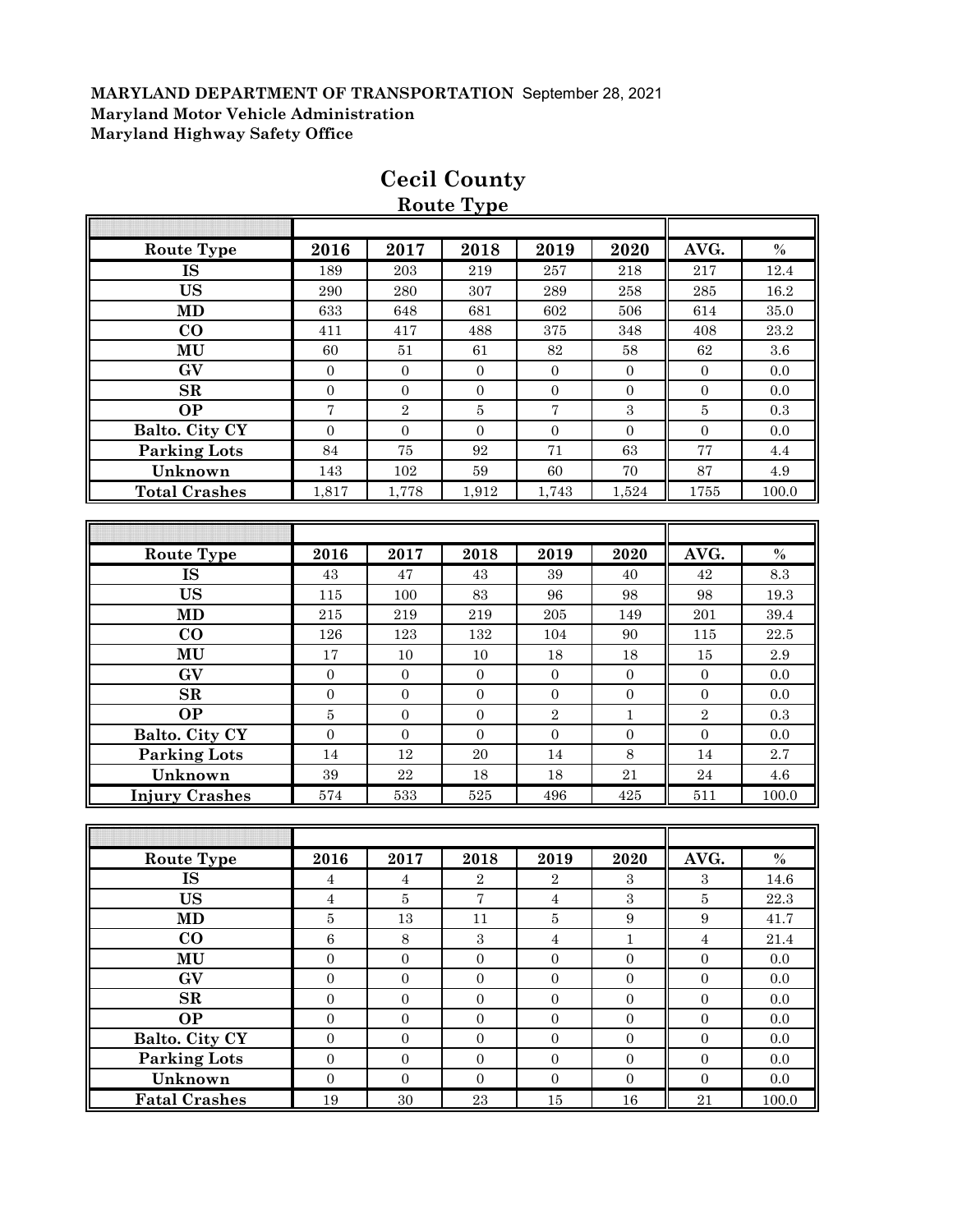#### **Cecil County County**

| County                | 2016             | 2017             | 2018             | 2019           | 2020             | AVG.             | $\%$     |
|-----------------------|------------------|------------------|------------------|----------------|------------------|------------------|----------|
| Allegany              | $\overline{0}$   | 0                | 0                | 0              | 0                | $\mathbf{0}$     | 0.0      |
| Anne Arundel          | 0                | 0                | 0                | $\bf{0}$       | $\bf{0}$         | 0                | 0.0      |
| <b>Baltimore</b>      | $\Omega$         | $\theta$         | $\theta$         | $\overline{0}$ | $\theta$         | $\theta$         | 0.0      |
|                       |                  |                  |                  |                |                  |                  |          |
| Calvert               | $\overline{0}$   | $\overline{0}$   | $\overline{0}$   | $\overline{0}$ | $\overline{0}$   | $\overline{0}$   | 0.0      |
| Caroline              | $\overline{0}$   | 0                | 0                | $\bf{0}$       | $\mathbf{0}$     | $\boldsymbol{0}$ | 0.0      |
| Carroll               | $\overline{0}$   | $\overline{0}$   | $\mathbf{0}$     | $\mathbf{0}$   | $\mathbf{0}$     | $\overline{0}$   | 0.0      |
| Cecil                 | 1,817            | 1.778            | 1,912            | 1,743          | 1,524            | 1,755            | 100.0    |
| <b>Charles</b>        | $\overline{0}$   | $\overline{0}$   | $\overline{0}$   | $\overline{0}$ | $\overline{0}$   | $\overline{0}$   | 0.0      |
| Dorchester            | $\overline{0}$   | $\overline{0}$   | $\overline{0}$   | $\overline{0}$ | $\mathbf{0}$     | $\overline{0}$   | 0.0      |
| Frederick             | $\overline{0}$   | 0                | 0                | $\bf{0}$       | $\mathbf{0}$     | 0                | 0.0      |
|                       |                  |                  |                  |                |                  |                  |          |
| Garrett               | $\overline{0}$   | $\overline{0}$   | $\mathbf{0}$     | $\mathbf{0}$   | 0                | $\overline{0}$   | 0.0      |
| Harford               | 0                | 0                | $\bf{0}$         | $\bf{0}$       | 0                | 0                | 0.0      |
| Howard                | $\theta$         | $\overline{0}$   | $\theta$         | $\overline{0}$ | $\theta$         | $\overline{0}$   | 0.0      |
| Kent                  | $\overline{0}$   | $\overline{0}$   | $\overline{0}$   | $\overline{0}$ | $\overline{0}$   | $\overline{0}$   | 0.0      |
| Montgomery            | $\overline{0}$   | 0                | $\bf{0}$         | $\bf{0}$       | $\mathbf{0}$     | 0                | $_{0.0}$ |
| Prince George's       | $\overline{0}$   | $\overline{0}$   | $\mathbf{0}$     | $\mathbf{0}$   | 0                | $\mathbf{0}$     | 0.0      |
|                       |                  |                  |                  |                |                  |                  |          |
| Queen Anne's          | 0                | 0                | 0                | $\bf{0}$       | $\bf{0}$         | 0                | 0.0      |
| St. Mary's            | $\overline{0}$   | $\overline{0}$   | $\overline{0}$   | $\overline{0}$ | $\theta$         | $\overline{0}$   | 0.0      |
| Somerset              | $\overline{0}$   | $\overline{0}$   | $\overline{0}$   | $\overline{0}$ | $\overline{0}$   | $\overline{0}$   | 0.0      |
| Talbot                | $\overline{0}$   | 0                | $\bf{0}$         | $\bf{0}$       | 0                | 0                | $_{0.0}$ |
| Washington            | $\overline{0}$   | $\overline{0}$   | $\mathbf{0}$     | $\mathbf{0}$   | 0                | $\mathbf{0}$     | 0.0      |
| Wicomico              | 0                | 0                | 0                | $\mathbf{0}$   | 0                | 0                | 0.0      |
| Worcester             |                  |                  |                  |                |                  |                  |          |
|                       | $\Omega$         | $\Omega$         | $\theta$         | $\overline{0}$ | $\theta$         | $\theta$         | 0.0      |
| <b>Baltimore City</b> | $\overline{0}$   | $\overline{0}$   | $\overline{0}$   | $\overline{0}$ | $\overline{0}$   | $\overline{0}$   | 0.0      |
| <b>Total Crashes</b>  | 1,817            | 1,778            | 1.912            | 1.743          | 1,524            | 1,755            | 100.0    |
|                       |                  |                  |                  |                |                  |                  |          |
|                       |                  |                  |                  |                |                  |                  |          |
| County                | 2016             | 2017             | 2018             | 2019           | 2020             | AVG.             | $\%$     |
|                       |                  |                  |                  |                |                  |                  |          |
| Allegany              | 0                | 0                | 0                | 0              | 0                | 0                | 0.0      |
| Anne Arundel          | $\Omega$         | $\overline{0}$   | $\overline{0}$   | $\overline{0}$ | $\overline{0}$   | $\overline{0}$   | 0.0      |
| <b>Baltimore</b>      | $\overline{0}$   | $\overline{0}$   | $\overline{0}$   | $\overline{0}$ | $\overline{0}$   | $\mathbf{0}$     | 0.0      |
| Calvert               | $\overline{0}$   | 0                | 0                | $\bf{0}$       | $\mathbf{0}$     | 0                | 0.0      |
| Caroline              | $\overline{0}$   | $\overline{0}$   | $\overline{0}$   | $\overline{0}$ | 0                | $\overline{0}$   | 0.0      |
| Carroll               |                  |                  |                  |                |                  |                  |          |
|                       | $\boldsymbol{0}$ | 0                | 0                | $\bf{0}$       | $\bf{0}$         | $\boldsymbol{0}$ | 0.0      |
| Cecil                 | 574              | 533              | 525              | 496            | 425              | $51\overline{1}$ | 100.0    |
| Charles               | $\theta$         | $\boldsymbol{0}$ | $\bf{0}$         | $\mathbf{0}$   | $\mathbf{0}$     | $\mathbf{0}$     | 0.0      |
| Dorchester            | 0                | 0                | $\bf{0}$         | $\bf{0}$       | $\mathbf{0}$     | 0                | $_{0.0}$ |
| Frederick             | $\overline{0}$   | $\overline{0}$   | $\mathbf{0}$     | $\mathbf{0}$   | 0                | $\mathbf{0}$     | 0.0      |
| Garrett               | 0                | 0                | 0                | $\bf{0}$       | $\bf{0}$         | 0                | 0.0      |
|                       |                  |                  |                  |                |                  |                  |          |
|                       |                  |                  |                  |                |                  |                  |          |
| Harford               | $\theta$         | $\overline{0}$   | $\overline{0}$   | $\overline{0}$ | $\theta$         | $\overline{0}$   | 0.0      |
| Howard                | $\overline{0}$   | $\overline{0}$   | $\overline{0}$   | $\overline{0}$ | $\overline{0}$   | $\overline{0}$   | 0.0      |
| Kent                  | 0                | 0                | $\bf{0}$         | $\bf{0}$       | $\mathbf{0}$     | 0                | $_{0.0}$ |
| Montgomery            | $\overline{0}$   | $\overline{0}$   | $\mathbf{0}$     | $\mathbf{0}$   | 0                | $\overline{0}$   | 0.0      |
|                       |                  |                  |                  |                |                  |                  |          |
| Prince George's       | 0                | 0                | 0                | $\bf{0}$       | $\bf{0}$         | 0                | 0.0      |
| Queen Anne's          | $\overline{0}$   | $\overline{0}$   | $\overline{0}$   | $\overline{0}$ | $\theta$         | $\overline{0}$   | 0.0      |
| St. Mary's            | $\overline{0}$   | $\overline{0}$   | $\overline{0}$   | $\overline{0}$ | $\overline{0}$   | $\overline{0}$   | 0.0      |
| Somerset              | $\overline{0}$   | 0                | $\bf{0}$         | $\bf{0}$       | 0                | 0                | $_{0.0}$ |
| Talbot                | $\overline{0}$   | $\overline{0}$   | $\mathbf{0}$     | $\mathbf{0}$   | 0                | $\mathbf{0}$     | 0.0      |
| Washington            | 0                | 0                | 0                | $\bf{0}$       | 0                | 0                | 0.0      |
| Wicomico              | $\overline{0}$   | $\overline{0}$   | $\overline{0}$   | $\overline{0}$ | $\overline{0}$   | $\overline{0}$   | 0.0      |
|                       |                  |                  |                  |                |                  |                  |          |
| Worcester             | $\overline{0}$   | $\overline{0}$   | $\overline{0}$   | $\overline{0}$ | $\overline{0}$   | $\overline{0}$   | 0.0      |
| <b>Baltimore City</b> | $\boldsymbol{0}$ | 0                | 0                | 0              | 0                | 0                | $_{0.0}$ |
| Injury Crashes        | 574              | 533              | 525              | 496            | 425              | 511              | 100.0    |
|                       |                  |                  |                  |                |                  |                  |          |
|                       |                  |                  |                  |                |                  |                  |          |
| County                | 2016             | 2017             | 2018             | 2019           | 2020             | AVG.             | $\%$     |
| Allegany              | $\mathbf{0}$     | 0                | $\overline{0}$   | $\mathbf{0}$   | $\mathbf{0}$     | 0                | 0.0      |
|                       |                  |                  |                  |                |                  |                  |          |
| Anne Arundel          | $\boldsymbol{0}$ | $\boldsymbol{0}$ | 0                | 0              | $\boldsymbol{0}$ | $\boldsymbol{0}$ | 0.0      |
| Baltimore             | $\boldsymbol{0}$ | 0                | $\boldsymbol{0}$ | 0              | 0                | $\boldsymbol{0}$ | 0.0      |
| Calvert               | $\overline{0}$   | $\overline{0}$   | 0                | 0              | $\mathbf{0}$     | $\mathbf{0}$     | 0.0      |
| Caroline              | 0                | 0                | 0                | 0              | 0                | 0                | 0.0      |
| Carroll               | $\overline{0}$   | $\overline{0}$   | $\overline{0}$   | $\overline{0}$ | $\theta$         | $\overline{0}$   | 0.0      |
| Cecil                 | 19               | 30               | 23               | 15             | 16               | 21               | 100.0    |
|                       | $\boldsymbol{0}$ |                  |                  | 0              | 0                |                  |          |
| Charles               |                  | 0                | 0                |                |                  | $\boldsymbol{0}$ | $_{0.0}$ |
| Dorchester            | 0                | 0                | 0                | $\bf{0}$       | $\mathbf{0}$     | $\mathbf{0}$     | 0.0      |
| Frederick             | 0                | 0                | 0                | 0              | 0                | 0                | 0.0      |
| Garrett               | $\overline{0}$   | $\overline{0}$   | $\overline{0}$   | $\overline{0}$ | $\overline{0}$   | $\overline{0}$   | 0.0      |
| Harford               | $\boldsymbol{0}$ | $\boldsymbol{0}$ | $\boldsymbol{0}$ | $\mathbf{0}$   | $\overline{0}$   | $\boldsymbol{0}$ | 0.0      |
| Howard                | 0                | 0                | $\boldsymbol{0}$ | $\bf{0}$       | $\bf{0}$         | 0                | 0.0      |
|                       |                  |                  |                  |                | $\mathbf{0}$     | $\overline{0}$   |          |
| Kent                  | $\boldsymbol{0}$ | $\boldsymbol{0}$ | 0                | $\bf{0}$       |                  |                  | 0.0      |
| Montgomery            | 0                | 0                | 0                | 0              | $\bf{0}$         | 0                | 0.0      |
| Prince George's       | $\overline{0}$   | $\overline{0}$   | $\overline{0}$   | $\overline{0}$ | $\overline{0}$   | $\overline{0}$   | 0.0      |
| Queen Anne's          | $\boldsymbol{0}$ | $\boldsymbol{0}$ | $\boldsymbol{0}$ | $\mathbf{0}$   | $\overline{0}$   | $\mathbf{0}$     | 0.0      |
| St. Mary's            | $\boldsymbol{0}$ | 0                | $\boldsymbol{0}$ | 0              | 0                | $\boldsymbol{0}$ | 0.0      |
| Somerset              | 0                | 0                | 0                | 0              | 0                | 0                | 0.0      |

**Washington** 0 0 0 0 0 0 0.0 **Wicomico** 0 0 0 0 0 0 0.0 **Worcester** 0 0 0 0 0 0 0.0

**Fatal Crashes** 19 30 23 15 16 21 100.0

**Baltimore City**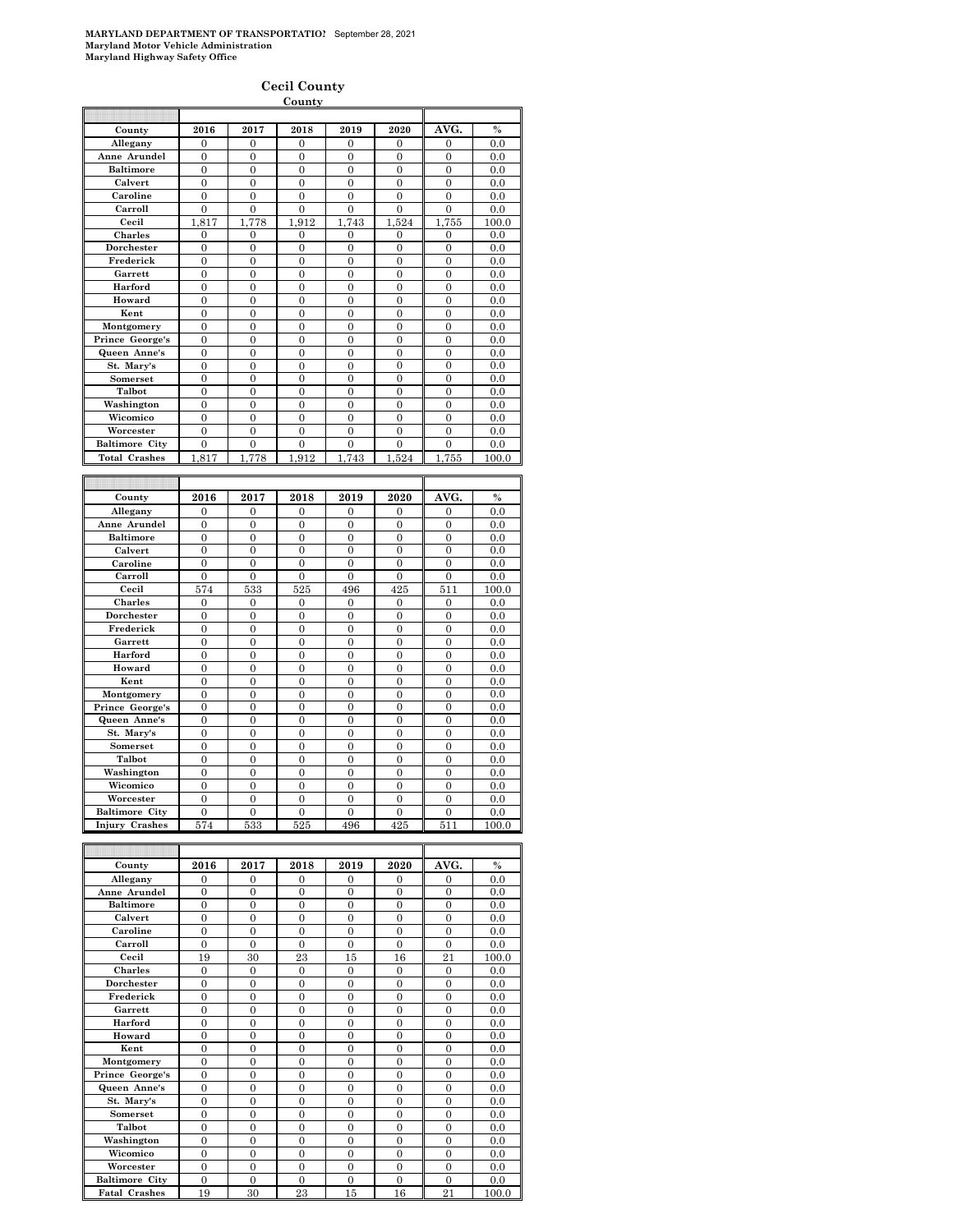| Month                 | 2016                | 2017                | 2018                | 2019                         | 2020                  | AVG.                         | $\%$  |
|-----------------------|---------------------|---------------------|---------------------|------------------------------|-----------------------|------------------------------|-------|
| January               | 138                 | 141                 | 154                 | 136                          | 129                   | 140                          | 8.0   |
| February              | 145                 | 127                 | 134                 | 132                          | 150                   | 138                          | 7.8   |
| March                 | 133                 | 132                 | 178                 | 124                          | 96                    | 133                          | 7.6   |
| April                 | 132                 | 151                 | 124                 | 144                          | 88                    | 128                          | 7.3   |
| May                   | 146                 | 150                 | 172                 | 151                          | 119                   | 148                          | 8.4   |
| June                  | 166                 | 143                 | 166                 | 141                          | 122                   | 148                          | 8.4   |
| July                  | 163                 | 170                 | 151                 | 137                          | 134                   | 151                          | 8.6   |
| August                | 153                 | 162                 | 176                 | 155                          | 143                   | 158                          | 9.0   |
| September             | 145                 | 116                 | 149                 | 132                          | 143                   | 137                          | 7.8   |
| October               | 162                 | 175                 | 156                 | 187                          | 148                   | 166                          | 9.4   |
| November              | 166                 | 140                 | 183                 | 154                          | 131                   | 155                          | 8.8   |
| December              | 168                 | 171                 | 169                 | 150                          | 121                   | 156                          | 8.9   |
| Unknown               | $\overline{0}$      | $\overline{0}$      | $\overline{0}$      | $\overline{0}$               | $\mathbf{0}$          | $\overline{0}$               | 0.0   |
| <b>Total Crashes</b>  | 1,817               | 1,778               | 1,912               | 1,743                        | 1,524                 | 1,755                        | 100.0 |
|                       |                     |                     |                     |                              |                       |                              |       |
|                       |                     |                     |                     |                              |                       |                              |       |
| Month                 | 2016                | 2017                | 2018                | 2019                         | 2020                  | AVG.                         | $\%$  |
| January               | 42                  | 37                  | 33                  | 39                           | 36                    | 37                           | 7.3   |
| February              | 36                  | 46                  | 38                  | 28                           | 33                    | 36                           | 7.1   |
| March                 | 40                  | 35                  | 40                  | 39                           | 28                    | 36                           | 7.1   |
| April                 | 42                  | 56                  | 37                  | 39                           | 22                    | 39                           | 7.7   |
| May                   | 44                  | 47                  | 60                  | 45                           | 41                    | 47                           | 9.3   |
| June                  | 61                  | 51                  | 54                  | 44                           | 29                    | 48                           | 9.4   |
| July                  | 57                  | 47                  | 36                  | 41                           | 38                    | 44                           | 8.6   |
| August                | $55\,$              | 38                  | 48                  | 51                           | 45                    | 47                           | 9.3   |
| September             | 51                  | 39                  | 46                  | 40                           | 45                    | 44                           | 8.7   |
| October               | 59                  | 49                  | 40                  | 47                           | 44                    | 48                           | 9.4   |
| November              | 45                  | 36                  | 42                  | 41                           | 39                    | 41                           | 8.0   |
| December              | 42                  | 52                  | 51                  | $42\,$                       | $25\,$                | $42\,$                       | 8.3   |
| Unknown               | $\overline{0}$      | $\boldsymbol{0}$    | $\overline{0}$      | $\boldsymbol{0}$             | $\boldsymbol{0}$      | $\overline{0}$               | 0.0   |
| <b>Injury Crashes</b> | 574                 | 533                 | 525                 | 496                          | 425                   | 511                          | 100.0 |
|                       |                     |                     |                     |                              |                       |                              |       |
|                       |                     |                     |                     |                              |                       |                              |       |
| Month                 | 2016                | 2017                | 2018                | 2019                         | 2020                  | AVG.                         | $\%$  |
| January               | $\mathbf{1}$        | 1                   | 3                   | $\sqrt{2}$                   | $\overline{0}$        | $\mathbf{1}$                 | 6.8   |
| February              | $\mathbf{1}$        | $\overline{3}$      | $\overline{2}$      | $\mathbf{1}$                 | $\overline{2}$        | $\overline{2}$               | 8.7   |
| March                 | $\boldsymbol{0}$    | $\boldsymbol{0}$    | $\boldsymbol{3}$    | $\boldsymbol{0}$             | $\mathbf{1}$          | $\mathbf{1}$                 | 3.9   |
| April                 | $\boldsymbol{0}$    | $\bf 5$             | $\mathbf{1}$        | $\mathbf{1}$                 | $\mathbf{1}$          | $\sqrt{2}$                   | 7.8   |
| May                   | 3                   | $\mathbf{1}$        | $\overline{4}$      | $\mathbf{3}$                 | $\boldsymbol{0}$      | $\overline{2}$               | 10.7  |
| June                  | $\overline{2}$      | $\overline{2}$      | $\boldsymbol{0}$    | $\mathbf{1}$                 | $\mathbf{1}$          | $\mathbf{1}$                 | 5.8   |
| July                  | $\overline{3}$      | 6                   | $\mathbf{1}$        | $\overline{4}$               | $\overline{0}$        | 3                            | 13.6  |
| August                | $\overline{1}$      | $\overline{4}$      | $\overline{2}$      | $\boldsymbol{0}$             | 3                     | $\overline{2}$               | 9.7   |
| September             | $\mathbf{1}$        | $\mathbf{1}$        | $\mathbf{1}$        | $\mathbf{1}$                 | $\boldsymbol{0}$      | $\mathbf{1}$                 | 3.9   |
| October               |                     |                     |                     |                              |                       |                              |       |
| November              | $\overline{2}$<br>3 | 3<br>$\overline{3}$ | 3<br>$\overline{2}$ | $\mathbf{1}$<br>$\mathbf{1}$ | $\,6$<br>$\mathbf{1}$ | $\sqrt{3}$<br>$\overline{2}$ | 14.6  |
|                       |                     |                     |                     |                              |                       |                              | 9.7   |
| <b>December</b>       | $\overline{2}$      | $\mathbf{1}$        | $\mathbf{1}$        | $\boldsymbol{0}$             | $\mathbf{1}$          | $\mathbf{1}$                 | 4.9   |
| Unknown               | $\overline{0}$      | $\overline{0}$      | $\boldsymbol{0}$    | $\boldsymbol{0}$             | $\overline{0}$        | $\overline{0}$               | 0.0   |
| <b>Fatal Crashes</b>  | 19                  | 30                  | 23                  | 15                           | 16                    | 21                           | 100.0 |

## **Cecil County Month**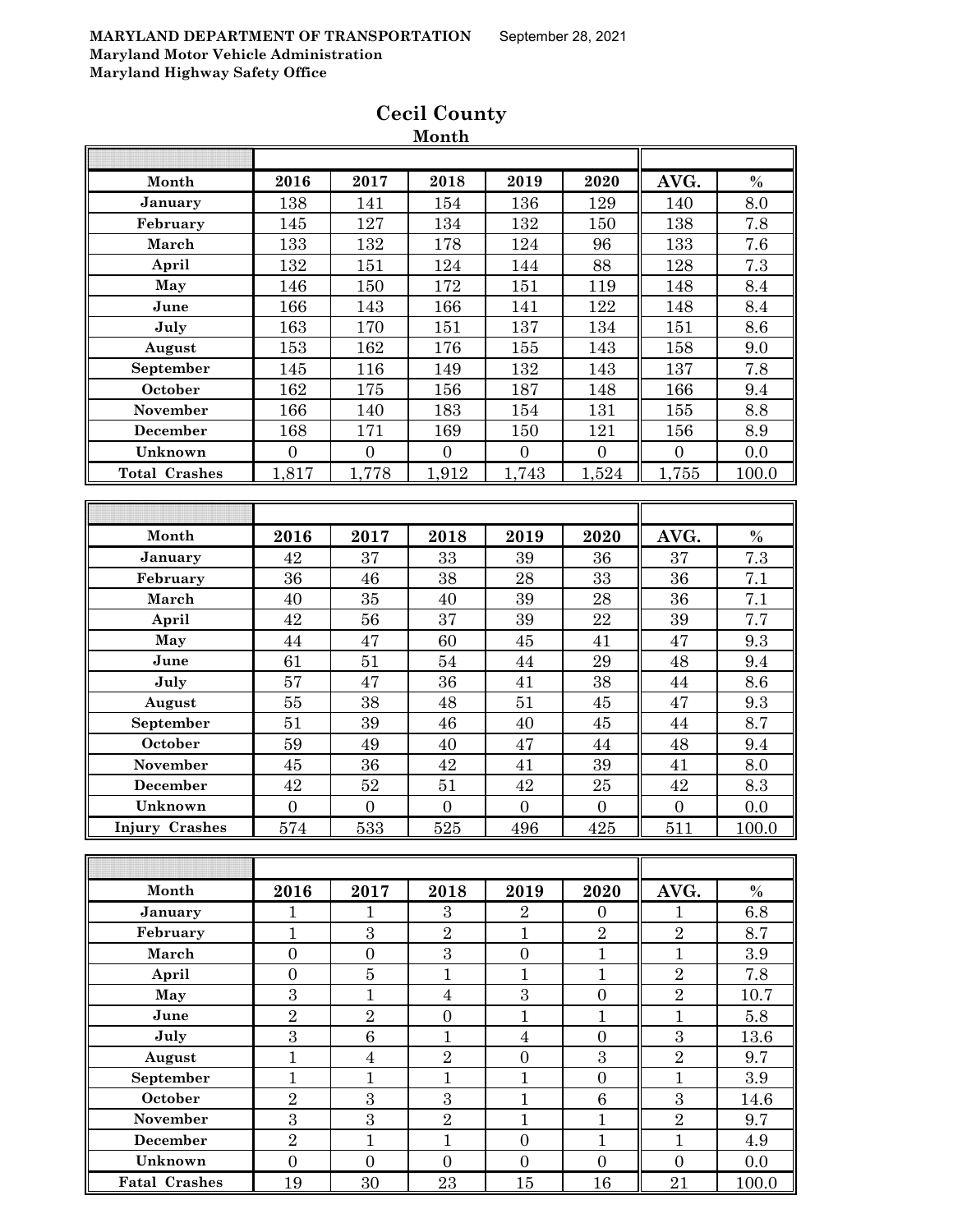September 28, 2021

|                       |                |                 | Day of Week    |                |                |                  |               |
|-----------------------|----------------|-----------------|----------------|----------------|----------------|------------------|---------------|
|                       |                |                 |                |                |                |                  |               |
| Day of Week           | 2016           | 2017            | 2018           | 2019           | 2020           | AVG.             | $\%$          |
| Monday                | 253            | 230             | 248            | 246            | 200            | 235              | 13.4          |
| Tuesday               | 233            | 234             | 277            | 220            | 190            | 231              | 13.2          |
| Wednesday             | 245            | 247             | 278            | 246            | 221            | 247              | 14.1          |
| Thursday              | 258            | 247             | 268            | 273            | 218            | 253              | 14.4          |
| Friday                | 307            | 287             | 297            | 268            | 264            | 285              | 16.2          |
| Saturday              | 303            | 279             | 295            | 258            | 260            | 279              | 15.9          |
| Sunday                | 218            | 254             | 249            | 232            | 171            | 225              | 12.8          |
| Unknown               | $\overline{0}$ | $\overline{0}$  | $\overline{0}$ | $\overline{0}$ | $\overline{0}$ | $\overline{0}$   | 0.0           |
| <b>Total Crashes</b>  | 1,817          | 1,778           | 1,912          | 1,743          | 1,524          | 1,755            | 100.0         |
|                       |                |                 |                |                |                |                  |               |
|                       |                |                 |                |                |                |                  |               |
| Day of Week           | 2016           | 2017            | 2018           | 2019           | 2020           | AVG.             | $\%$          |
| Monday                | 82             | 70              | 56             | 70             | 65             | 69               | 13.4          |
| Tuesday               | 70             | 71              | 70             | 63             | 54             | 66               | 12.8          |
| Wednesday             | 93             | 77              | 77             | 64             | 58             | 74               | 14.5          |
| Thursday              | 78             | 84              | 78             | 91             | 37             | 74               | 14.4          |
| Friday                | 94             | 85              | 81             | 70             | 68             | 80               | 15.6          |
| Saturday              | 93             | 70              | 100            | 78             | 83             | 85               | 16.6          |
| Sunday                | 64             | 76              | 63             | 60             | 60             | 65               | 12.7          |
| Unknown               | $\overline{0}$ | $\overline{0}$  | $\overline{0}$ | $\overline{0}$ | $\overline{0}$ | $\overline{0}$   | 0.0           |
| <b>Injury Crashes</b> | 574            | 533             | 525            | 496            | 425            | 511              | 100.0         |
|                       |                |                 |                |                |                |                  |               |
|                       |                |                 |                |                |                |                  |               |
| Day of Week           | 2016           | 2017            | 2018           | 2019           | 2020           | AVG.             | $\frac{0}{0}$ |
| Monday                | $\overline{2}$ | $\overline{2}$  | $\overline{4}$ | $\overline{2}$ | 3              | 3                | 12.6          |
| Tuesday               | 3              | $\overline{2}$  | $\overline{4}$ | $\overline{2}$ | $\overline{4}$ | $\boldsymbol{3}$ | 14.6          |
| Wednesday             | $\overline{0}$ | $\overline{7}$  | $\overline{4}$ | $\mathbf{1}$   | $\mathbf{1}$   | $\overline{3}$   | 12.6          |
| Thursday              | $\overline{4}$ | $\overline{3}$  | 1              | $\overline{2}$ | $\overline{2}$ | $\overline{2}$   | 11.7          |
| Friday                | 3              | $\overline{4}$  | 3              | $\overline{2}$ | $\overline{2}$ | 3                | 13.6          |
| Saturday              | $\overline{4}$ | $6\phantom{.}6$ | $\overline{4}$ | $\overline{2}$ | $\overline{3}$ | $\overline{4}$   | 18.4          |
| Sunday                | 3              | 6               | 3              | $\overline{4}$ | $\mathbf{1}$   | $\overline{3}$   | 16.5          |
| Unknown               | $\overline{0}$ | $\overline{0}$  | $\overline{0}$ | $\overline{0}$ | $\overline{0}$ | $\overline{0}$   | 0.0           |
| <b>Fatal Crashes</b>  | 19             | 30              | 23             | $15\,$         | 16             | $\overline{21}$  | 100.0         |

# **Cecil County**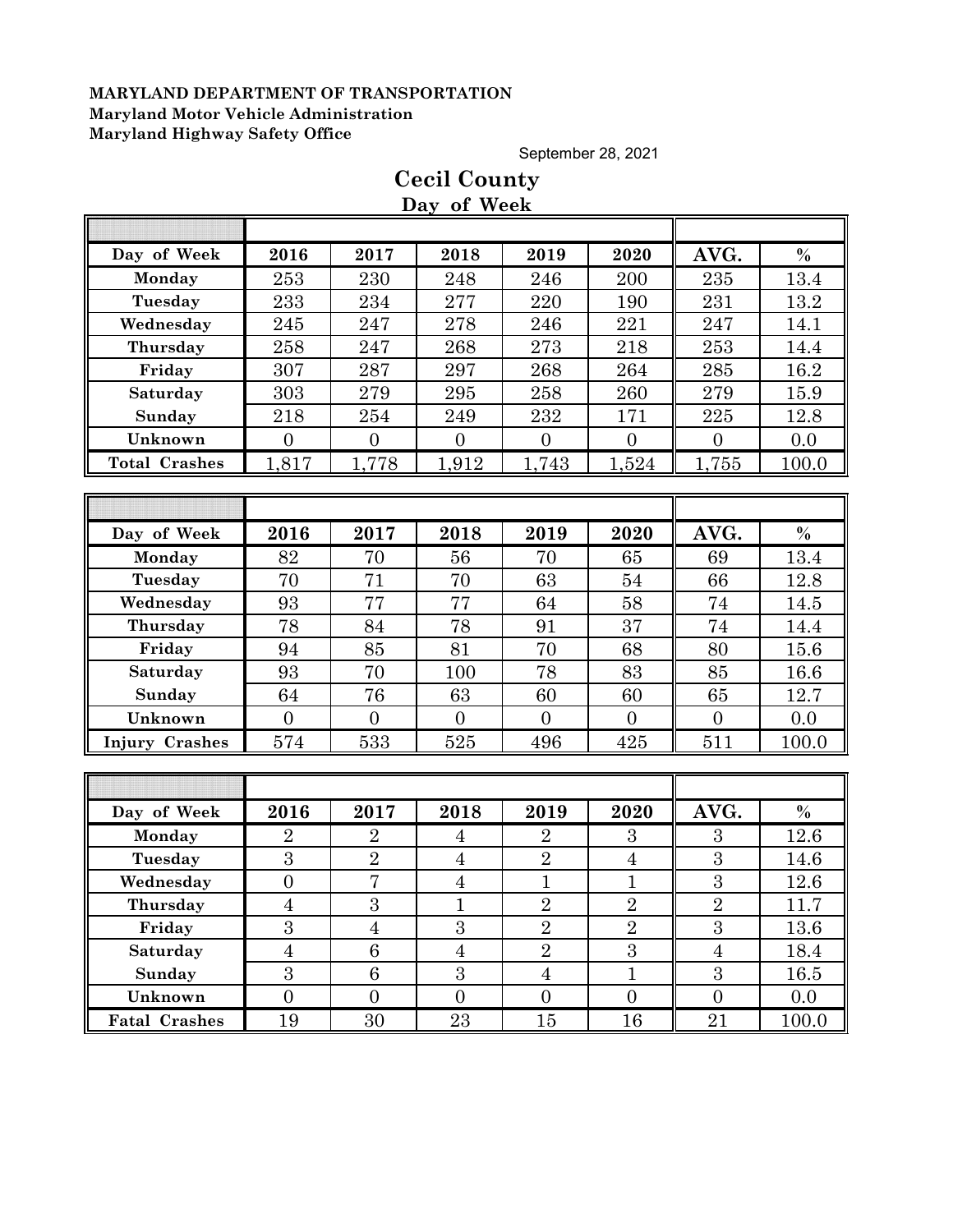#### **Cecil County Time of Day**

| Time of Day          | 2016             | 2017             | 2018           | 2019              | 2020             | AVG.             | $\%$  |
|----------------------|------------------|------------------|----------------|-------------------|------------------|------------------|-------|
| 12:00 Midnight       | 50               | 40               | 61             | 48                | 43               | 48               | 2.8   |
| 1:00                 | 32               | 36               | 49             | 33                | 36               | 37               | 2.1   |
| 2:00                 | 32               | 44               | 39             | 40                | 36               | 38               | 2.2   |
| 3:00                 | 37               | 28               | 37             | 27                | 24               | 31               | 1.7   |
| 4:00                 | 30               | 30               | 34             | 28                | 23               | 29               | 1.7   |
| 5:00                 | 37               | 42               | 51             | 44                | 39               | 43               | 2.4   |
| 6:00                 | 51               | 51               | 67             | 66                | 52               | 57               | 3.3   |
| 7:00                 | 73               | 62               | 97             | 83                | 42               | 71               | 4.1   |
| 8:00                 | 60               | 78               | 78             | 66                | 63               | 69               | 3.9   |
| 9:00                 | 71               | 61               | 73             | 61                | 38               | 61               | 3.5   |
| 10:00                | 68               | 66               | 88             | 82                | 83               | 77               | 4.4   |
| 11:00                | 83               | 97               | 96             | 68                | 87               | 86               | 4.9   |
| 12:00 Noon           | 92               | 92               | 97             | 108               | 95               | 97               | 5.5   |
| 1:00                 | 94               | 98               | 91             | 115               | 79               | 95               | 5.4   |
| 2:00                 | 103              | 111              | 111            | 91                | 90               | 101              | 5.8   |
| 3:00                 | 139              | 111              | 135            | 102               | 100              | 117              | 6.7   |
| 4:00                 | 150              | 133              | 133            | 119               | 107              | 128              | 7.3   |
| 5:00                 | 136              | 131              | 110            | 112               | 103              | 118              | 6.7   |
| 6:00                 | 123              | 94               | 102            | 115               | 90               | 105              | 6.0   |
| 7:00                 | 97               | 80               | 93             | 93                | 68               | 86               | 4.9   |
| 8:00                 | 67               | 92               | 85             | 69                | 78               | 78               | 4.5   |
| 9:00                 | 69               | 73               | 84             | 75                | 62               | 73               | 4.1   |
| 10:00                | 71               | 61               | 61             | 45                | 48               | 57               | 3.3   |
| 11:00                | 52               | 67               | 40             | 53                | 38               | 50               | 2.8   |
| Unknown              | $\Omega$         | $\mathbf{0}$     | $\overline{0}$ | $\Omega$          | $\mathbf{0}$     | $\overline{0}$   | 0.0   |
| <b>Total Crashes</b> | 1,817            | 1,778            | 1,912          | 1,743             | 1,524            | 1,755            | 100.0 |
|                      |                  |                  |                |                   |                  |                  |       |
|                      |                  |                  |                |                   |                  |                  |       |
|                      |                  |                  |                |                   |                  |                  |       |
| Time of Day          | 2016             | 2017             | 2018           | 2019              | 2020             | AVG.             | $\%$  |
| 12:00 Midnight       | 15               | 9                | 15             | 8                 | 8                | 11               | 2.2   |
| 1:00                 | 5                | 11               | 14             | $\overline{2}$    | 10               | 8                | 1.6   |
| 2:00                 | $\overline{7}$   | $\overline{7}$   | 5              | $\boldsymbol{6}$  | 10               | $\overline{7}$   | 1.4   |
| 3:00                 | 12               | 3                | 7              | $\overline{4}$    | $\,2\,$          | 6                | 1.1   |
| 4:00                 | $\mathbf 1$      | $\bf 5$          | $\,3$          | $\scriptstyle{7}$ | $\overline{5}$   | $\overline{4}$   | 0.8   |
| 5:00                 | 6                | 10               | 9              | 9                 | 11               | 9                | 1.8   |
| 6:00                 | 9                | 11               | 16             | 18                | 13               | 13               | 2.6   |
| 7:00                 | 17               | 14               | 24             | 27                | 9                | 18               | 3.6   |
| 8:00                 | 13               | 27               | 13             | 16                | 15               | 17               | 3.3   |
| 9:00                 | 21               | 21               | 18             | 17                | 10               | 17               | 3.4   |
| 10:00                | 20               | 20               | 22             | 14                | 22               | 20               | 3.8   |
| 11:00                | 30               | 27               | 33             | 20                | 24               | 27               | 5.2   |
| 12:00 Noon           | 28               | 31               | 34             | 33                | 25               | 30               | 5.9   |
| 1:00                 | 33               | 27               | 28             | 39                | 24               | 30               | 5.9   |
| 2:00                 | 40               | 36               | 39             | 31                | 26               | 34               | 6.7   |
| 3:00                 | 56               | 35               | 40             | 37                | 32               | 40               | 7.8   |
| 4:00                 | 57               | 37               | 47             | 42                | 38               | 44               | 8.7   |
| 5:00                 | 46               | 44               | 28             | 37                | 39               | 39               | 7.6   |
| 6:00                 | 41               | 34               | 29             | 30                | 22               | 31               | 6.1   |
| 7:00                 | 42               | 25               | 29             | 38                | 14               | 30               | 5.8   |
| 8:00                 | 19               | 32               | 30             | 19                | 26               | 25               | 4.9   |
| 9:00                 | 21               | 32               | 25             | 19                | 18               | 23               | 4.5   |
| 10:00                | $^{22}$          | 18               | 12             | 10                | 14               | 15               | 3.0   |
| 11:00                | 13               | 17               | 5              | 13                | 8                | 11               | 2.2   |
| Unknown              | $\boldsymbol{0}$ | $\boldsymbol{0}$ | $\bf{0}$       | $\mathbf{0}$      | $\boldsymbol{0}$ | $\boldsymbol{0}$ | 0.0   |

| Time of Day          | 2016           | 2017           | 2018           | 2019           | 2020           | AVG.           | $\frac{0}{0}$ |
|----------------------|----------------|----------------|----------------|----------------|----------------|----------------|---------------|
| 12:00 Midnight       | $\Omega$       | $\overline{2}$ | 1              | $\Omega$       | $\Omega$       | 1              | 2.9           |
| 1:00                 | 1              | $\mathbf{0}$   | 1              | 1              | $\mathbf{1}$   | 1              | 3.9           |
| 2:00                 | $\overline{0}$ | $\mathbf{1}$   | $\overline{2}$ | $\mathbf{1}$   | $\mathbf{1}$   | $\mathbf{1}$   | 4.9           |
| 3:00                 | $\Omega$       | $\Omega$       | $\Omega$       | $\Omega$       | $\Omega$       | $\Omega$       | 0.0           |
| 4:00                 | 1              | $\Omega$       | $\mathbf{0}$   | $\Omega$       | $\mathbf{0}$   | $\mathbf{0}$   | 1.0           |
| 5:00                 | 1              | $\mathbf{0}$   | $\overline{2}$ | $\mathbf{1}$   | $\mathbf{0}$   | 1              | 3.9           |
| 6:00                 | 1              | $\overline{2}$ | $\mathbf{0}$   | $\overline{0}$ | $\mathbf{1}$   | $\mathbf{1}$   | 3.9           |
| 7:00                 | $\mathbf{0}$   | $\mathbf{0}$   | $\mathbf{1}$   | 1              | $\overline{2}$ | $\mathbf{1}$   | 3.9           |
| 8:00                 | $\overline{2}$ | 1              | $\mathbf{0}$   | $\overline{0}$ | $\overline{0}$ | 1              | 2.9           |
| 9:00                 | $\overline{2}$ | $\overline{2}$ | $\Omega$       | $\Omega$       | $\Omega$       | $\mathbf{1}$   | 3.9           |
| 10:00                | $\Omega$       | $\mathbf{1}$   | $\mathbf{1}$   | $\mathbf{1}$   | $\mathbf{1}$   | $\mathbf{1}$   | 3.9           |
| 11:00                | $\Omega$       | $\Omega$       | $\mathbf{1}$   | $\mathbf{1}$   | $\overline{2}$ | $\mathbf{1}$   | 3.9           |
| 12:00 Noon           | $\Omega$       | $\overline{2}$ | $\mathbf{0}$   | $\mathbf{1}$   | $\Omega$       | $\mathbf{1}$   | 2.9           |
| 1:00                 | 1              | $\overline{2}$ | $\overline{2}$ | 1              | $\mathbf{1}$   | 1              | 6.8           |
| 2:00                 | $\overline{0}$ | $\mathbf{0}$   | $\overline{2}$ | $\mathbf{1}$   | $\mathbf{1}$   | $\mathbf{1}$   | 3.9           |
| 3:00                 | $\Omega$       | $\overline{2}$ | $\overline{2}$ | $\mathbf{1}$   | $\mathbf{1}$   | $\mathbf{1}$   | 5.8           |
| 4:00                 | $\overline{2}$ | $\mathbf{0}$   | $\mathbf{0}$   | $\mathbf{0}$   | $\mathbf{1}$   | $\mathbf{1}$   | 2.9           |
| 5:00                 | $\Omega$       | $\overline{2}$ | $\mathbf{0}$   | $\mathbf{1}$   | $\Omega$       | $\mathbf{1}$   | 2.9           |
| 6:00                 | 1              | $\Omega$       | 3              | $\Omega$       | $\Omega$       | $\mathbf{1}$   | 3.9           |
| 7:00                 | 3              | $\overline{4}$ | $\overline{2}$ | $\overline{2}$ | $\mathbf{0}$   | $\overline{2}$ | 10.7          |
| 8:00                 | $\mathbf{0}$   | $\overline{2}$ | $\mathbf{1}$   | $\overline{0}$ | $\overline{2}$ | $\mathbf{1}$   | 4.9           |
| 9:00                 | $\overline{2}$ | 3              | $\mathbf{0}$   | $\mathbf{1}$   | $\mathbf{1}$   | $\mathbf{1}$   | 6.8           |
| 10:00                | $\overline{2}$ | $\overline{2}$ | $\overline{2}$ | $\mathbf{0}$   | $\mathbf{1}$   | $\mathbf{1}$   | 6.8           |
| 11:00                | $\Omega$       | $\overline{2}$ | $\mathbf{0}$   | $\mathbf{1}$   | $\overline{0}$ | $\mathbf{1}$   | 2.9           |
| Unknown              | $\Omega$       | $\Omega$       | $\Omega$       | $\Omega$       | $\Omega$       | $\Omega$       | 0.0           |
| <b>Fatal Crashes</b> | 19             | 30             | 23             | 15             | 16             | 21             | 100.0         |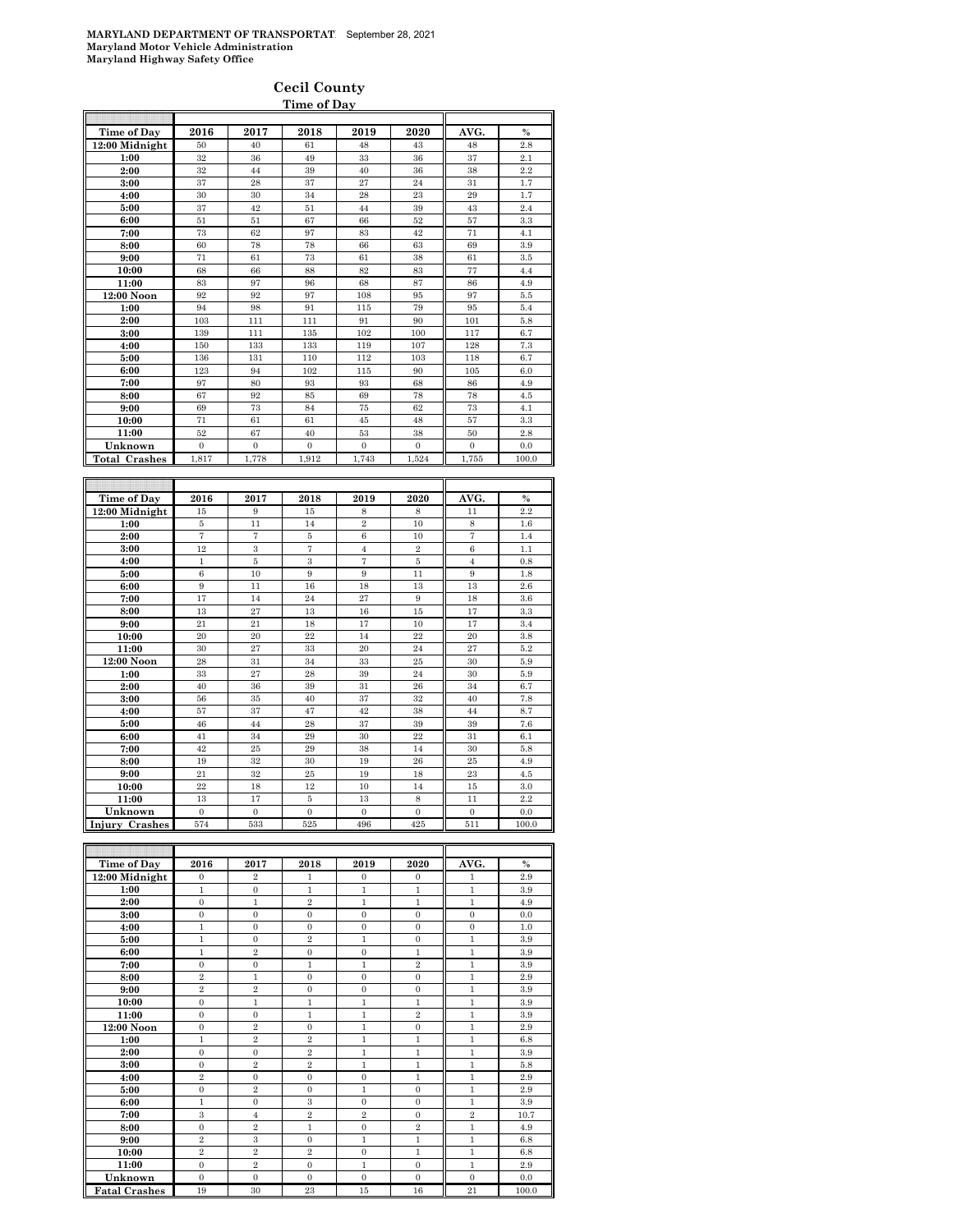| <b>Cecil County</b> |
|---------------------|
| Driver Age          |

| Driver Age                           | 2016           | 2017           | 2018           | 2019  | 2020           | AVG.           | $\%$          |
|--------------------------------------|----------------|----------------|----------------|-------|----------------|----------------|---------------|
| 15 and Under                         | 8              | 5              | 6              | 5     | 3              | 5              | 0.2           |
| 16                                   | 28             | 30             | 20             | 14    | 20             | 22             | 0.8           |
| 17                                   | 74             | 73             | 67             | 65    | 29             | 62             | 2.1           |
| 18                                   | 61             | 77             | 81             | 58    | 57             | 67             | 2.3           |
| 19                                   | 82             | 79             | 73             | 73    | 41             | 70             | 2.4           |
| 20                                   | 77             | 67             | 82             | 60    | 56             | 68             | 2.4           |
| $21 - 24$                            | 314            | 304            | 293            | 274   | 229            | 283            | 9.8           |
| 29<br>$25 -$                         | 359            | 318            | 367            | 299   | 280            | 325            | 11.3          |
| 34<br>$30 -$                         | 286            | 307            | 296            | 329   | 232            | 290            | 10.1          |
| 39<br>35<br>$\blacksquare$           | 258            | 246            | 254            | 226   | 219            | 241            | 8.4           |
| 40<br>44<br>$\sim$                   | 183            | 200            | 202            | 195   | 180            | 192            | 6.7           |
| 45<br>49<br>$\blacksquare$           | 237            | 203            | 215            | 189   | 158            | 200            | 7.0           |
| 50<br>54<br>$\overline{\phantom{a}}$ | 241            | 219            | 212            | 213   | 156            | 208            | 7.2           |
| 59<br>55<br>$\blacksquare$           | 182            | 185            | 194            | 184   | 163            | 182            | 6.3           |
| 60<br>$\bar{\phantom{a}}$<br>64      | 154            | 151            | 181            | 173   | 125            | 157            | 5.4           |
| 65<br>69<br>$\overline{\phantom{a}}$ | 107            | 94             | 117            | 109   | 84             | 102            | 3.5           |
| 70<br>79<br>$\blacksquare$           | 132            | 117            | 149            | 129   | 115            | 128            | 4.5           |
| $80 +$                               | 39             | 49             | 55             | 48    | 40             | 46             | $1.6\,$       |
| Unknown                              | 222            | 225            | 242            | 231   | 235            | 231            | 8.0           |
| <b>Total Drivers</b>                 | 3.044          | 2.949          | 3.106          | 2.874 | 2.422          | 2,879          | 100.0         |
|                                      |                |                |                |       |                |                |               |
|                                      |                |                |                |       |                |                |               |
|                                      |                |                |                |       |                |                |               |
| Driver Age                           | 2016           | 2017           | 2018           | 2019  | 2020           | AVG.           | $\frac{0}{0}$ |
| 15 and Under                         | 3              | $\overline{2}$ | 4              | 1     | 1              | $\overline{2}$ | 0.4           |
| 16                                   | $\overline{4}$ | 3              | 5              | 3     | $\theta$       | 3              | 0.6           |
| 17                                   | 15             | 12             | 14             | 12    | $\overline{7}$ | 12             | $2.4\,$       |
| 18                                   | 12             | 15             | 17             | 11    | 11             | 13             | 2.6           |
| 19                                   | 17             | 18             | 15             | 12    | $\overline{7}$ | 14             | 2.8           |
| 20                                   | 15             | 14             | 16             | 10    | 12             | 13             | 2.7           |
| $21 -$<br>24                         | 48             | 61             | 54             | 48    | 39             | 50             | 10.0          |
| $25 -$<br>29                         | 53             | 61             | 60             | 48    | 51             | 55             | 10.9          |
| $30 -$<br>34                         | 59             | 56             | 48             | 56    | 38             | 51             | 10.3          |
| 35<br>$\sim$<br>39                   | 60             | 55             | 47             | 43    | 30             | 47             | 9.4           |
| $40 - 44$                            | 43             | 38             | 34             | 31    | 35             | 36             | 7.2           |
| $-49$<br>45                          | 46             | 41             | 24             | 36    | 46             | 39             | 7.7           |
| 50<br>$\overline{\phantom{a}}$<br>54 | 47             | 51             | 42             | 39    | 32             | 42             | 8.4           |
| 59<br>55<br>$\overline{\phantom{a}}$ | 42             | 34             | 28             | 33    | 32             | 34             | 6.7           |
| 64<br>60<br>$\blacksquare$           | 31             | 36             | 38             | 27    | 22             | 31             | 6.1           |
| 69<br>65 -                           | 25             | 19             | 23             | 21    | 12             | 20             | 4.0           |
| 79<br>70<br>$\blacksquare$           | 25             | 25             | 34             | 33    | 19             | 27             | 5.4           |
| $80 +$                               | 13             | 9              | 11             | 10    | 9              | 10             | 2.1           |
| Unknown                              | $\overline{2}$ | 1              | $\overline{2}$ | 3     | $\overline{0}$ | $\overline{2}$ | 0.3           |
| <b>Injured Drivers</b>               | 560            | 551            | $^{516}$       | 477   | 403            | 501            | 100.0         |
|                                      |                |                |                |       |                |                |               |

| Driver Age               | 2016           | 2017             | 2018           | 2019           | 2020           | AVG.           | $\%$  |
|--------------------------|----------------|------------------|----------------|----------------|----------------|----------------|-------|
| 15 and Under             | $\overline{0}$ | $\overline{0}$   | $\mathbf{0}$   | $\theta$       | $\overline{0}$ | $\overline{0}$ | 0.0   |
| 16                       | $\overline{0}$ | $\overline{0}$   | $\overline{0}$ | $\Omega$       | $\mathbf{0}$   | $\overline{0}$ | 0.0   |
| 17                       | $\overline{0}$ | $\overline{0}$   | $\Omega$       | $\theta$       | 1              | $\overline{0}$ | 1.3   |
| 18                       | $\overline{0}$ | $\overline{2}$   | $\Omega$       | $\Omega$       | 1              | $\mathbf{1}$   | 3.8   |
| 19                       | 1              | $\boldsymbol{0}$ | $\overline{0}$ | $\overline{2}$ | $\overline{0}$ | $\overline{1}$ | 3.8   |
| 20                       | $\overline{0}$ | $\mathbf{1}$     | $\overline{2}$ | 1              | 1              | $\mathbf{1}$   | 6.3   |
| $21 - 24$                | $\mathbf{1}$   | $\overline{4}$   | $\overline{2}$ | $\overline{0}$ | $\mathbf{1}$   | $\overline{2}$ | 10.1  |
| $25 - 29$                | 3              | $\overline{2}$   | 1              | 1              | $\overline{2}$ | $\overline{2}$ | 11.4  |
| $30 - 34$                | $\mathbf{1}$   | $\overline{2}$   | $\Omega$       | $\overline{4}$ | 1              | $\overline{2}$ | 10.1  |
| $35 - 39$                | $\mathbf{1}$   | $\overline{1}$   | $\overline{2}$ | $\Omega$       | 3              | $\mathbf{1}$   | 8.9   |
| $40 - 44$                | $\overline{0}$ | $\overline{2}$   | $\overline{0}$ | $\theta$       | 1              | $\mathbf{1}$   | 3.8   |
| $45 - 49$                | $\overline{0}$ | $\boldsymbol{0}$ | $\overline{2}$ | $\overline{0}$ | $\theta$       | $\overline{0}$ | 2.5   |
| $50 - 54$                | $\mathbf{1}$   | $\overline{1}$   | $\overline{2}$ | 1              | 1              | 1              | 7.6   |
| $55 - 59$                | $\overline{2}$ | $\overline{2}$   | 1              | 1              | $\overline{2}$ | $\overline{2}$ | 10.1  |
| $60 - 64$                | 3              | 3                | 1              | $\overline{0}$ | $\overline{0}$ | $\mathbf{1}$   | 8.9   |
| $65 - 69$                | $\overline{2}$ | $\overline{0}$   | 1              | $\overline{0}$ | 1              | 1              | 5.1   |
| $70 - 79$                | 1              | 1                | 1              | $\overline{0}$ | $\overline{0}$ | 1              | 3.8   |
| $80 +$                   | $\overline{0}$ | $\overline{0}$   | $\overline{0}$ | 1              | 1              | $\overline{0}$ | 2.5   |
| Unknown                  | $\overline{0}$ | $\overline{0}$   | $\overline{0}$ | $\overline{0}$ | $\theta$       | $\overline{0}$ | 0.0   |
| <b>Driver Fatalities</b> | 16             | 21               | 15             | 11             | 16             | 16             | 100.0 |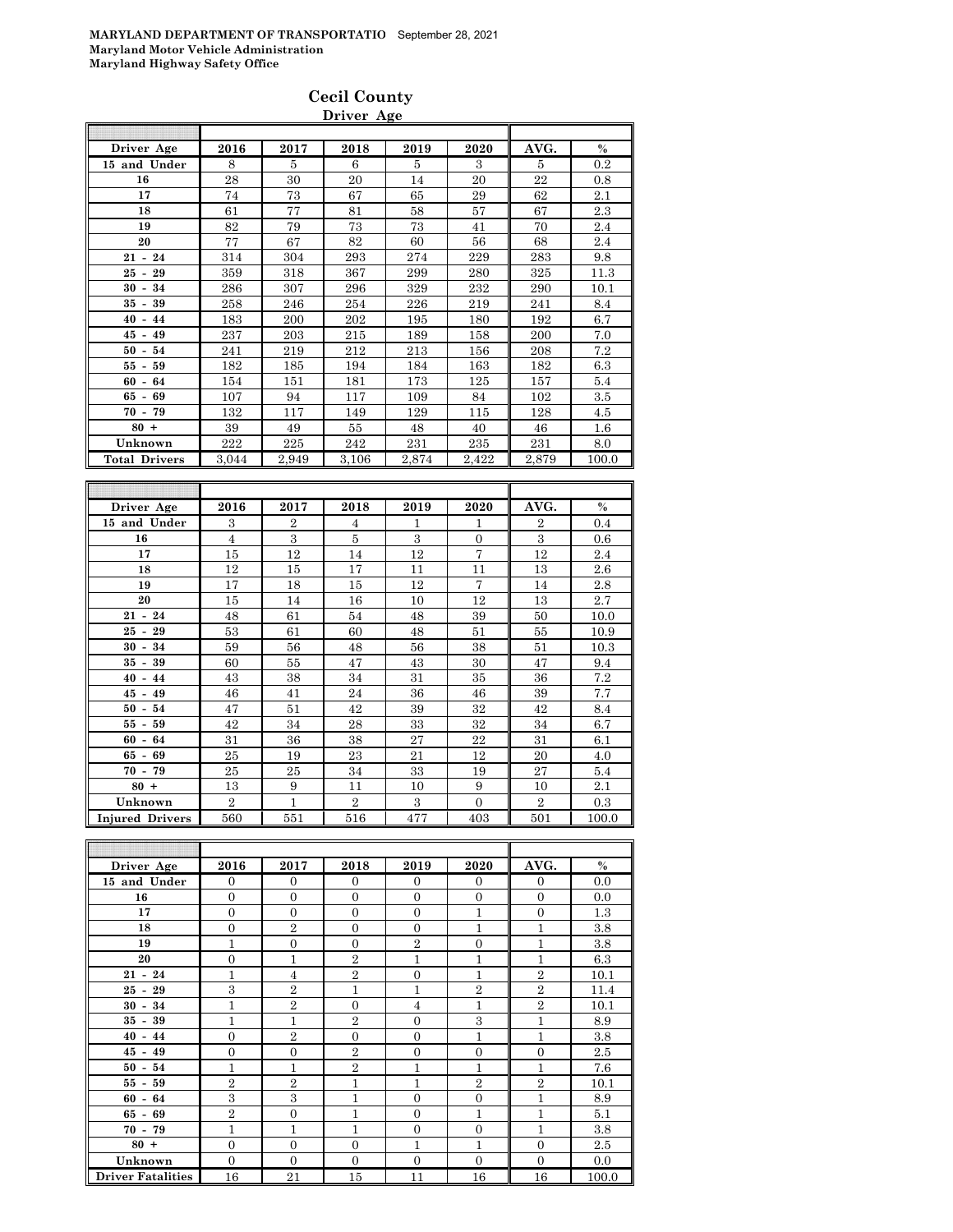| <b>Driver Gender</b>   | 2016  | 2017  | 2018  | 2019  | 2020     | AVG.  | $\%$  |
|------------------------|-------|-------|-------|-------|----------|-------|-------|
| Male                   | 1,761 | 1,671 | 1,739 | 1,625 | 1,430    | 1,645 | 57.1  |
| Female                 | 1,051 | 1,036 | 1,102 | 1,004 | 749      | 988   | 34.3  |
| Unknown                | 232   | 242   | 265   | 245   | 243      | 245   | 8.5   |
| <b>Total Drivers</b>   | 3,044 | 2,949 | 3,106 | 2,874 | 2,422    | 2,879 | 100.0 |
|                        |       |       |       |       |          |       |       |
|                        |       |       |       |       |          |       |       |
| Driver Gender          | 2016  | 2017  | 2018  | 2019  | 2020     | AVG.  | $\%$  |
| Male                   | 311   | 316   | 279   | 279   | 238      | 285   | 56.8  |
| Female                 | 243   | 232   | 232   | 193   | 165      | 213   | 42.5  |
| Unknown                | 6     | 3     | 5     | 5     | $\Omega$ | 4     | 0.8   |
| <b>Driver Injuries</b> | 560   | 551   | 516   | 477   | 403      | 501   | 100.0 |
|                        |       |       |       |       |          |       |       |

## **Cecil County Driver Gender**

1

T

| r emale                | 245                         | 232    | 232    | 199    | 109  | 415    | 42.0     |
|------------------------|-----------------------------|--------|--------|--------|------|--------|----------|
| Unknown                |                             |        |        |        |      |        | 0.8      |
| <b>Driver Injuries</b> | 560                         | 551    | 516    | 477    | 403  | 501    | 100.0    |
|                        |                             |        |        |        |      |        |          |
|                        |                             |        |        |        |      |        |          |
| Driver Gender          | 2016                        | 2017   | 2018   | 2019   | 2020 | AVG.   | $\%$     |
| $\mathbf{v}$           | $\rightarrow$ $\rightarrow$ | $\sim$ | $\sim$ | $\sim$ | $-1$ | $\sim$ | $  \sim$ |

| Driver Gender            | 2016 | 2017 | 2018 | 2019 | 2020 | AVG. | $\%$    |
|--------------------------|------|------|------|------|------|------|---------|
| Male                     |      | 16   | 2    |      | 14   | 1 ດ  | 77.2    |
| Female                   |      |      |      |      |      |      | 22.8    |
| Unknown                  |      |      |      |      |      |      | $0.0\,$ |
| <b>Driver Fatalities</b> |      | 21   |      |      |      |      | 00.0    |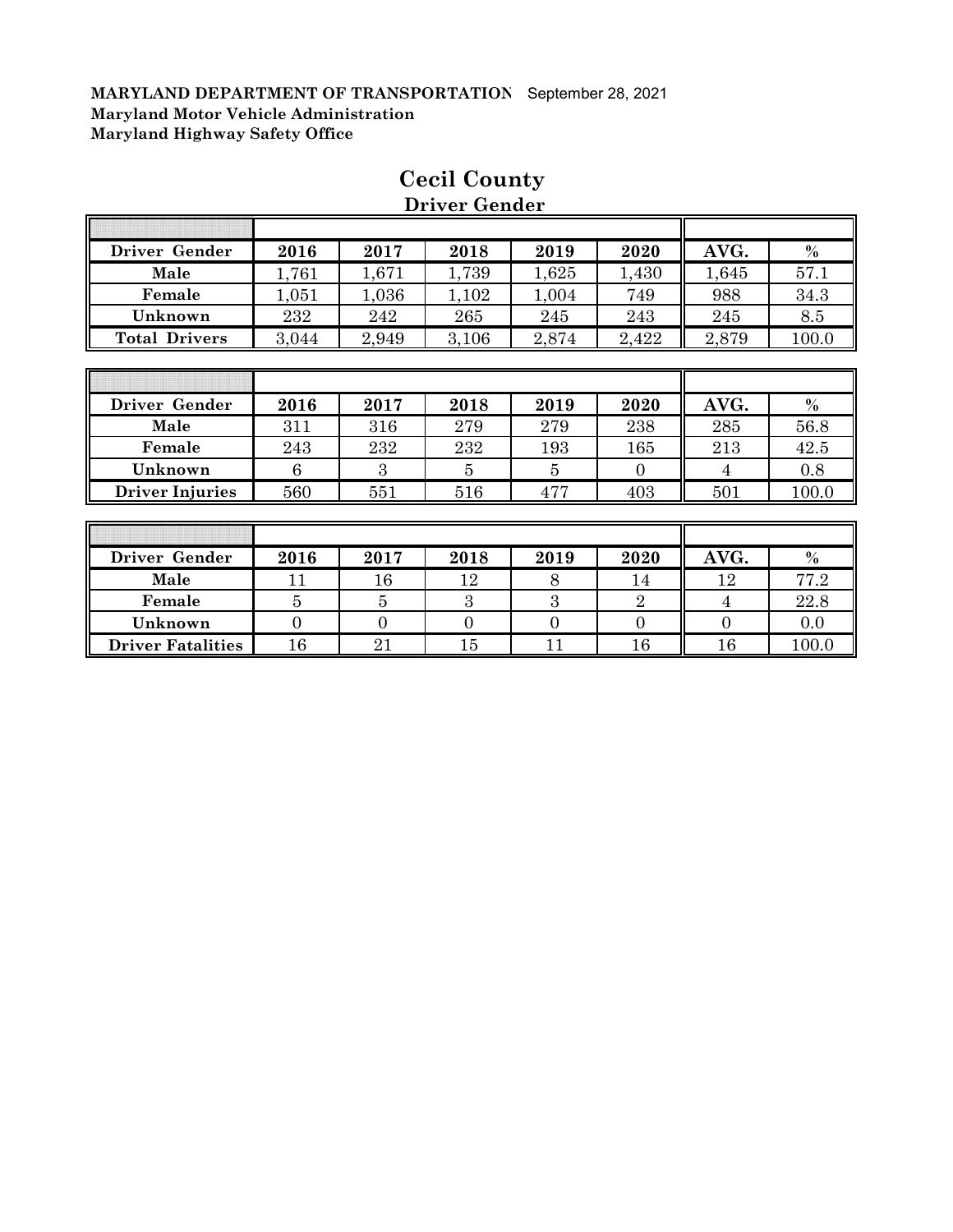$\mathsf{r}$ 

#### **Cecil County Driver Safety Equipment Use**

| <b>Safety Equipment</b>             | 2016                             | 2017                               | 2018                               | 2019                               | 2020                               | AVG.                               | $\%$          |
|-------------------------------------|----------------------------------|------------------------------------|------------------------------------|------------------------------------|------------------------------------|------------------------------------|---------------|
| Not Applicable                      | 112                              | 113                                | 103                                | 135                                | 142                                | 121                                | 4.2           |
| None                                | 87                               | 102                                | 82                                 | 83                                 | 70                                 | 85                                 | 2.9           |
| Lap belt only                       | 12                               | 16                                 | 5                                  | $\overline{4}$                     | $\mathbf{1}$                       | 8                                  | 0.3           |
| Shoulder belt only                  | 9                                | 15                                 | 13                                 | 12                                 | $\bf 5$                            | 11                                 | 0.4           |
| Shoulder/Lap belt(s)                | 2,359                            | 2,296                              | 2,442                              | 2,253                              | 1,845                              | 2,239                              | 77.8          |
| Child/Youth restraint               | $\boldsymbol{0}$                 | 0                                  | 0                                  | 0                                  | 0                                  | 0                                  | 0.0           |
| Child restraint forward             | $\mathbf{0}$                     | $\mathbf{0}$                       | $\boldsymbol{0}$                   | $\mathbf{0}$                       | $\overline{0}$                     | $\boldsymbol{0}$                   | 0.0           |
| Child restraint rear                | $\boldsymbol{0}$                 | $\boldsymbol{0}$                   | $\boldsymbol{0}$                   | $\boldsymbol{0}$                   | $\boldsymbol{0}$                   | $\boldsymbol{0}$                   | 0.0           |
| <b>Booster seat</b>                 | $\mathbf{0}$                     | $\mathbf{0}$                       | $\overline{0}$                     | $\overline{0}$                     | $\overline{0}$                     | $\boldsymbol{0}$                   | 0.0           |
| Child restraint unknow              | $\boldsymbol{0}$                 | $\boldsymbol{0}$                   | $\mathbf{0}$                       | $\boldsymbol{0}$                   | $\boldsymbol{0}$                   | $\boldsymbol{0}$                   | 0.0           |
| Mc/Bike helmet                      | 33                               | 26                                 | 19                                 | 27                                 | 25                                 | 26                                 | 0.9           |
| Mc/bike shield only                 | $\mathbf{0}$                     | $\mathbf{0}$                       | $\mathbf{1}$                       | $\overline{0}$                     | $\overline{0}$                     | $\overline{0}$                     | 0.0           |
| Mc/bike helmet & shield             | 10                               | 12                                 | 10                                 | 7                                  | 9                                  | 10                                 | 0.3           |
| Protective pads                     | $\mathbf{1}$                     | $\boldsymbol{0}$                   | 0                                  | $\overline{0}$                     | $\overline{0}$                     | $\boldsymbol{0}$                   | 0.0           |
| Reflective clothing                 | $\boldsymbol{0}$                 | $\boldsymbol{0}$                   | 0                                  | $\boldsymbol{0}$                   | 0                                  | $\boldsymbol{0}$                   | 0.0           |
| Lighting                            | $\overline{0}$                   | $\overline{0}$                     | $\overline{0}$                     | $\overline{0}$                     | $\overline{0}$                     | $\overline{0}$                     | 0.0           |
| Air bag only                        | $\boldsymbol{0}$                 | $\boldsymbol{0}$                   | $\mathbf{0}$                       | $\overline{0}$                     | 0                                  | $\boldsymbol{0}$                   | 0.0           |
| Air bag and belts                   | $\boldsymbol{0}$                 | $\mathbf{0}$                       | $\overline{0}$                     | $\overline{0}$                     | $\overline{0}$                     | $\overline{0}$                     | 0.0           |
| Other                               | $\overline{2}$                   | 5                                  | $\overline{2}$                     | $\overline{2}$                     | $\overline{2}$                     | 3                                  | 0.1           |
| Unknown                             | 419                              | 364                                | 429                                | 351                                | 323                                | 377                                | 13.1          |
| <b>Total Drivers</b>                | 3.044                            | 2.949                              | 3.106                              | 2,874                              | 2.422                              | 2.879                              | 100.0         |
|                                     |                                  |                                    |                                    |                                    |                                    |                                    |               |
|                                     |                                  |                                    |                                    |                                    |                                    |                                    |               |
| <b>Safety Equipment</b>             | 2016                             | 2017                               | 2018                               | 2019                               | 2020                               | AVG.                               | $\%$          |
| Not Applicable                      | 20                               | 14                                 | 5                                  | 15                                 | 24                                 | 16                                 | 3.1           |
| None                                | 40                               | 39                                 | 38                                 | 34                                 | 34                                 | 37                                 | 7.4           |
| Lap belt only                       | 1                                | $\overline{2}$                     | $\overline{2}$                     | 1                                  | $\boldsymbol{0}$                   | 1                                  | 0.2           |
| Shoulder belt only                  | $\mathbf{0}$                     | 3                                  | $\overline{0}$                     | 3                                  | $\overline{0}$                     | $\mathbf{1}$                       | 0.2           |
| Shoulder/Lap belt(s)                | 430                              | 431                                | 399                                | 376                                | 300                                | 387                                | 77.2          |
| Child/Youth restraint               | $\mathbf{0}$                     | $\mathbf{0}$                       | $\overline{0}$                     | $\overline{0}$                     | $\mathbf{0}$                       | 0                                  | 0.0           |
| Child restraint forward             | $\boldsymbol{0}$                 | $\boldsymbol{0}$                   | $\mathbf{0}$                       | $\boldsymbol{0}$                   | $\boldsymbol{0}$                   | $\boldsymbol{0}$                   | 0.0           |
| Child restraint rear                | $\mathbf{0}$                     | $\mathbf{0}$                       | $\overline{0}$                     | $\overline{0}$                     | $\overline{0}$                     | $\overline{0}$                     | 0.0           |
| <b>Booster seat</b>                 | $\overline{0}$                   | $\overline{0}$                     | $\overline{0}$                     | $\overline{0}$                     | $\overline{0}$                     | $\overline{0}$                     | 0.0           |
| Child restraint unknow              | $\boldsymbol{0}$                 | $\boldsymbol{0}$                   | 0                                  | $\boldsymbol{0}$                   | $\boldsymbol{0}$                   | $\boldsymbol{0}$                   | 0.0           |
| Mc/Bike helmet                      | 22                               | 18                                 | 16                                 | 20                                 | 19                                 | 19                                 | 3.8           |
| Mc/bike shield only                 | $\boldsymbol{0}$                 | $\boldsymbol{0}$                   | 1                                  | $\boldsymbol{0}$                   | $\boldsymbol{0}$                   | $\boldsymbol{0}$                   | 0.0           |
| Mc/bike helmet & shield             | $\,6$                            | 9                                  | 9                                  | $\overline{4}$                     | $\bf 5$                            | $\overline{7}$                     | 1.3           |
| Protective pads                     | $\boldsymbol{0}$                 | $\boldsymbol{0}$                   | $\boldsymbol{0}$                   | $\boldsymbol{0}$                   | 0                                  | $\boldsymbol{0}$                   | 0.0           |
| Reflective clothing                 | $\overline{0}$                   | $\overline{0}$                     | $\overline{0}$                     | $\overline{0}$                     | $\overline{0}$                     | $\overline{0}$                     | 0.0           |
| Lighting                            | $\boldsymbol{0}$                 | $\boldsymbol{0}$                   | $\boldsymbol{0}$                   | $\boldsymbol{0}$                   | $\boldsymbol{0}$                   | $\boldsymbol{0}$                   | 0.0           |
| Air bag only                        | $\overline{0}$                   | $\mathbf{0}$                       | $\overline{0}$                     | $\overline{0}$                     | $\overline{0}$                     | $\overline{0}$                     | 0.0           |
| Air bag and belts                   | $\boldsymbol{0}$                 | $\boldsymbol{0}$                   | $\overline{0}$                     | $\boldsymbol{0}$                   | $\boldsymbol{0}$                   | $\boldsymbol{0}$                   | 0.0           |
| Other                               | $\boldsymbol{0}$                 | $\mathbf{0}$                       | $\overline{0}$                     | $\overline{0}$                     | $\overline{0}$                     | $\overline{0}$                     | 0.0           |
| Unknown                             | 41                               | 35                                 | 46                                 | 24                                 | 21                                 | 33                                 | 6.7           |
| Driver Injuries                     | 560                              | 551                                | 516                                | 477                                | 403                                | 501                                | 100.0         |
|                                     |                                  |                                    |                                    |                                    |                                    |                                    |               |
|                                     |                                  |                                    |                                    |                                    |                                    |                                    |               |
| <b>Safety Equipment</b>             | 2016                             | 2017                               | 2018                               | 2019                               | 2020                               | AVG.                               | %             |
| Not Applicable                      | $\mathbf{0}$                     | 1                                  | 0                                  | $\mathbf{0}$                       | 1                                  | $\boldsymbol{0}$                   | 2.5           |
| None                                | 6                                | 9                                  | $\overline{4}$                     | $\overline{2}$                     | $\overline{2}$                     | $\bf 5$                            | 29.1          |
| Lap belt only                       | $\mathbf{0}$                     | $\boldsymbol{0}$                   | $\boldsymbol{0}$                   | $\overline{0}$                     | $\boldsymbol{0}$                   | $\boldsymbol{0}$                   | 0.0           |
| Shoulder belt only                  | $\boldsymbol{0}$                 | $\mathbf{1}$                       | 0                                  | $\boldsymbol{0}$                   | $\boldsymbol{0}$                   | $\boldsymbol{0}$                   | 1.3           |
| Shoulder/Lap belt(s)                | 5                                | $\overline{4}$                     | 8                                  | 6                                  | 8                                  | 6                                  | 39.2          |
| Child/Youth restraint               | $\mathbf{0}$                     | $\overline{0}$                     | $\overline{0}$                     | $\overline{0}$                     | $\overline{0}$                     | $\overline{0}$                     | 0.0           |
| Child restraint forward             |                                  |                                    |                                    |                                    | $\boldsymbol{0}$                   | $\boldsymbol{0}$                   | 0.0           |
| Child restraint rear                |                                  |                                    |                                    |                                    |                                    |                                    |               |
| <b>Booster seat</b>                 | 0                                | $\boldsymbol{0}$                   | 0                                  | 0                                  |                                    |                                    |               |
|                                     | $\boldsymbol{0}$                 | $\mathbf{0}$                       | $\boldsymbol{0}$                   | $\boldsymbol{0}$                   | $\boldsymbol{0}$                   | $\boldsymbol{0}$                   | 0.0           |
|                                     | $\boldsymbol{0}$<br>$\mathbf{0}$ | $\boldsymbol{0}$<br>$\overline{0}$ | 0<br>$\overline{0}$                | $\boldsymbol{0}$<br>$\overline{0}$ | $\boldsymbol{0}$<br>$\overline{0}$ | $\boldsymbol{0}$<br>$\overline{0}$ | 0.0           |
| Child restraint unk.                |                                  |                                    |                                    |                                    |                                    |                                    | 0.0           |
| Mc/Bike helmet                      | $\overline{4}$                   | 3<br>$\overline{0}$                | $\boldsymbol{0}$<br>$\overline{0}$ | $\overline{2}$<br>$\overline{0}$   | $\mathbf{0}$<br>$\overline{0}$     | $\overline{2}$                     | 11.4          |
| Mc/bike shield only                 | $\overline{0}$                   |                                    |                                    |                                    |                                    | $\boldsymbol{0}$                   | 0.0           |
| Mc/bike helmet & shield             | 1                                | $\boldsymbol{0}$                   | 0                                  | $\boldsymbol{0}$                   | $\overline{2}$                     | 1                                  | 3.8           |
| Protective pads                     | $\mathbf{0}$                     | $\overline{0}$                     | $\overline{0}$                     | $\overline{0}$                     | $\overline{0}$                     | $\overline{0}$                     | 0.0           |
| Reflective clothing                 | $\boldsymbol{0}$                 | $\mathbf{0}$                       | 0                                  | $\boldsymbol{0}$<br>$\overline{0}$ | $\boldsymbol{0}$<br>$\overline{0}$ | $\boldsymbol{0}$<br>$\overline{0}$ | 0.0           |
| Lighting                            | $\boldsymbol{0}$                 | $\boldsymbol{0}$                   | 0                                  |                                    |                                    |                                    | 0.0           |
| Air bag only                        | $\boldsymbol{0}$                 | $\boldsymbol{0}$                   | 0                                  | $\boldsymbol{0}$                   | $\boldsymbol{0}$                   | $\boldsymbol{0}$                   | 0.0           |
| Air bag and belts                   | $\boldsymbol{0}$                 | $\boldsymbol{0}$                   | $\boldsymbol{0}$                   | $\boldsymbol{0}$                   | $\boldsymbol{0}$                   | $\boldsymbol{0}$                   | 0.0           |
| Other                               | $\boldsymbol{0}$                 | $\mathbf{0}$                       | $\overline{0}$                     | $\overline{0}$                     | $\overline{0}$                     | $\overline{0}$                     | 0.0           |
| Unknown<br><b>Driver Fatalities</b> | $\mathbf{0}$<br>16               | 3<br>21                            | 3<br>$\overline{15}$               | $\mathbf{1}$<br>11                 | 3<br>16                            | $\boldsymbol{2}$<br>16             | 12.7<br>100.0 |

**Note: None & Air Bag are counted as no safety equipment in use.**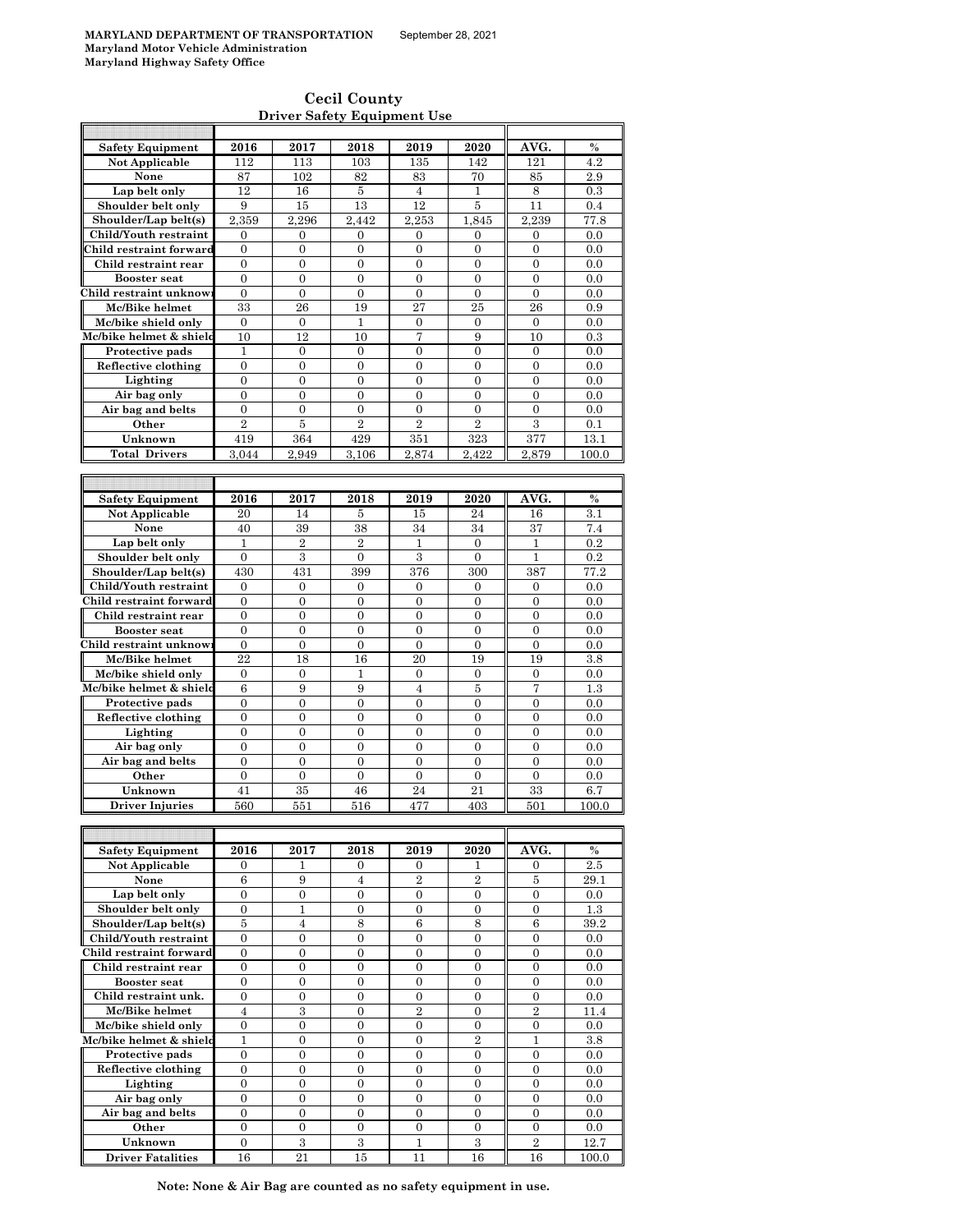| Passenger Age | 2016 | 2017 | 2018 | 2019 | 2020 | AVG. | $\%$    |
|---------------|------|------|------|------|------|------|---------|
| Under 5       | 104  | 95   | 96   | 96   | 57   | 90   | 8.2     |
| $5-9$         | 132  | 116  | 138  | 186  | 106  | 136  | 12.3    |
| $10 - 11$     | 49   | 45   | 69   | 110  | 41   | 63   | 5.7     |
| $12 - 13$     | 48   | 42   | 69   | 82   | 49   | 58   | 5.3     |
| $14 - 15$     | 70   | 66   | 88   | 101  | 45   | 74   | 6.7     |
| $16 - 17$     | 94   | 66   | 116  | 95   | 69   | 88   | 8.0     |
| $18 - 19$     | 54   | 69   | 69   | 71   | 51   | 63   | 5.7     |
| $20 - 24$     | 84   | 113  | 113  | 108  | 72   | 98   | 8.9     |
| $25 - 29$     | 75   | 80   | 105  | 72   | 69   | 80   | 7.3     |
| 34<br>$30 -$  | 66   | 56   | 67   | 66   | 60   | 63   | 5.7     |
| $35 - 39$     | 41   | 42   | 35   | 59   | 28   | 41   | 3.7     |
| $40 -$<br>44  | 30   | 46   | 37   | 35   | 30   | 36   | $3.2\,$ |
| $45 -$<br>49  | 28   | 30   | 33   | 49   | 25   | 33   | 3.0     |
| $50 - 54$     | 29   | 40   | 45   | 42   | 30   | 37   | 3.4     |
| $55 - 59$     | 24   | 37   | 30   | 48   | 27   | 33   | $3.0\,$ |
| $60 - 64$     | 24   | 25   | 37   | 37   | 18   | 28   | $2.6\,$ |

|                         |       |       |      |       |      |       | - - -    |
|-------------------------|-------|-------|------|-------|------|-------|----------|
| $80 +$                  | 19    | 20    | 20   | 23    | 15   | 19    | $_{1.8}$ |
| Unknown                 |       |       |      |       |      |       | 0.0      |
| <b>Total Passengers</b> | 1,033 | 1,032 | .243 | 1,349 | 835  | 1,098 | 100.0    |
|                         |       |       |      |       |      |       |          |
|                         |       |       |      |       |      |       |          |
|                         |       |       |      |       |      |       |          |
| Passenger Age           | 2016  | 2017  | 2018 | 2019  | 2020 | AVG.  | $\%$     |
| Under 5                 | 26    | 20    | 19   | 17    | 14   | 19    | 9.4      |

**65 - 69** 28 25 33 23 20 26 2.3 **70 - 79 1** 34 19 43 46 23 33 3.0 **80 +** 19 20 20 23 15 19 1.8

| $5-9$                     | 25             | 29             | 16             | 11             | 14             | 19           | 9.3   |
|---------------------------|----------------|----------------|----------------|----------------|----------------|--------------|-------|
| $10 - 11$                 | 9              | 11             | 7              | 6              | 7              | 8            | 3.9   |
| $12 - 13$                 | 8              | 3              | 8              | $\overline{5}$ | 9              | 7            | 3.2   |
| $14 - 15$                 | 10             | 6              | 12             | 8              | $\overline{2}$ | 8            | 3.7   |
| $16 - 17$                 | 16             | 16             | 19             | 9              | 8              | 14           | 6.7   |
| $18 - 19$                 | 11             | 13             | 10             | 9              | 4              | 9            | 4.6   |
| $20 - 24$                 | 21             | 23             | 17             | 20             | 18             | 20           | 9.7   |
| $25 - 29$                 | 14             | 22             | 17             | 11             | 16             | 16           | 7.9   |
| $30 - 34$                 | 20             | 9              | 14             | 11             | 14             | 14           | 6.7   |
| $35 - 39$                 | 11             | 8              | 7              | 12             | 7              | 9            | 4.4   |
| $40 - 44$                 | 7              | 9              | 7              | 10             | $\overline{4}$ | 7            | 3.6   |
| $45 - 49$                 | 8              | 9              | 8              | 10             | 6              | 8            | 4.0   |
| $50 - 54$                 | 9              | 9              | 7              | 8              | 8              | 8            | 4.0   |
| $55 - 59$                 | 10             | 7              | 8              | 10             | 9              | 9            | 4.3   |
| $60 - 64$                 | 8              | 9              | 13             | 11             | 6              | 9            | 4.6   |
| $65 - 69$                 | 8              | 5              | 9              | 6              | 5              | 7            | 3.2   |
| $70 - 79$                 | 10             | $\overline{2}$ | 11             | 10             | 4              | 7            | 3.6   |
| $80 +$                    | 5              | 8              | 5              | 6              | 4              | 6            | 2.8   |
| Unknown                   | $\overline{0}$ | $\mathbf{0}$   | $\overline{0}$ | $\mathbf{0}$   | $\overline{0}$ | $\mathbf{0}$ | 0.0   |
| <b>Injured Passengers</b> | 236            | 218            | 214            | 190            | 159            | 203          | 100.0 |

| Passenger Age               | 2016           | 2017           | 2018           | 2019           | 2020           | AVG.           | $\%$  |
|-----------------------------|----------------|----------------|----------------|----------------|----------------|----------------|-------|
| Under 5                     | $\mathbf{0}$   | $\Omega$       | $\Omega$       | 1              | $\overline{0}$ | $\overline{0}$ | 4.3   |
| $5-9$                       | $\overline{0}$ | $\overline{0}$ | $\overline{0}$ | $\mathbf{1}$   | $\mathbf{0}$   | $\mathbf{0}$   | 4.3   |
| $10 - 11$                   | $\overline{0}$ | $\overline{0}$ | $\overline{0}$ | 1              | $\Omega$       | $\mathbf{0}$   | 4.3   |
| $12 - 13$                   | $\overline{0}$ | $\theta$       | $\Omega$       | $\mathbf{0}$   | $\Omega$       | $\theta$       | 0.0   |
| $14 - 15$                   | $\overline{0}$ | $\overline{0}$ | $\overline{0}$ | 1              | $\mathbf{0}$   | $\mathbf{0}$   | 4.3   |
| $16 - 17$                   | $\mathbf{0}$   | $\overline{0}$ | 1              | $\mathbf{0}$   | $\mathbf{0}$   | $\mathbf{0}$   | 4.3   |
| $18 - 19$                   | $\overline{0}$ | $\overline{0}$ | $\Omega$       | $\mathbf{0}$   | $\mathbf{0}$   | $\mathbf{0}$   | 0.0   |
| $20 - 24$                   | $\Omega$       | $\overline{0}$ | $\overline{2}$ | $\Omega$       | 1              | 1              | 13.0  |
| $25 - 29$                   | $\overline{2}$ | 1              | $\overline{0}$ | $\overline{2}$ | $\overline{0}$ | $\mathbf{1}$   | 21.7  |
| $30 - 34$                   | $\mathbf{0}$   | $\overline{0}$ | $\overline{0}$ | $\mathbf{1}$   | $\overline{0}$ | $\mathbf{0}$   | 4.3   |
| $35 - 39$                   | $\overline{0}$ | $\mathbf{1}$   | $\overline{0}$ | $\mathbf{0}$   | $\mathbf{0}$   | $\mathbf{0}$   | 4.3   |
| $40 - 44$                   | $\overline{0}$ | $\mathbf{1}$   | $\Omega$       | $\Omega$       | $\Omega$       | $\theta$       | 4.3   |
| $45 - 49$                   | $\mathbf{0}$   | 1              | $\mathbf{0}$   | $\mathbf{0}$   | $\overline{0}$ | $\mathbf{0}$   | 4.3   |
| $50 - 54$                   | $\mathbf{0}$   | $\overline{0}$ | $\Omega$       | $\mathbf{0}$   | $\Omega$       | $\theta$       | 0.0   |
| $55 - 59$                   | $\mathbf{0}$   | $\overline{0}$ | $\mathbf{0}$   | 1              | $\mathbf{0}$   | $\mathbf{0}$   | 4.3   |
| $60 - 64$                   | $\mathbf{1}$   | $\mathbf{1}$   | $\overline{0}$ | $\Omega$       | $\Omega$       | $\theta$       | 8.7   |
| $65 - 69$                   | $\mathbf{0}$   | $\overline{0}$ | 1              | $\mathbf{0}$   | $\mathbf{0}$   | $\mathbf{0}$   | 4.3   |
| $70 - 79$                   | $\overline{0}$ | $\overline{0}$ | $\mathbf{1}$   | $\Omega$       | $\Omega$       | $\Omega$       | 4.3   |
| $80 +$                      | $\mathbf{0}$   | $\mathbf{1}$   | $\mathbf{0}$   | $\mathbf{0}$   | $\mathbf{0}$   | $\mathbf{0}$   | 4.3   |
| Unknown                     | $\Omega$       | $\overline{0}$ | $\overline{0}$ | $\mathbf{0}$   | $\overline{0}$ | $\overline{0}$ | 0.0   |
| <b>Passenger Fatalities</b> | 3              | 6              | $\overline{5}$ | 8              | 1              | $\overline{5}$ | 100.0 |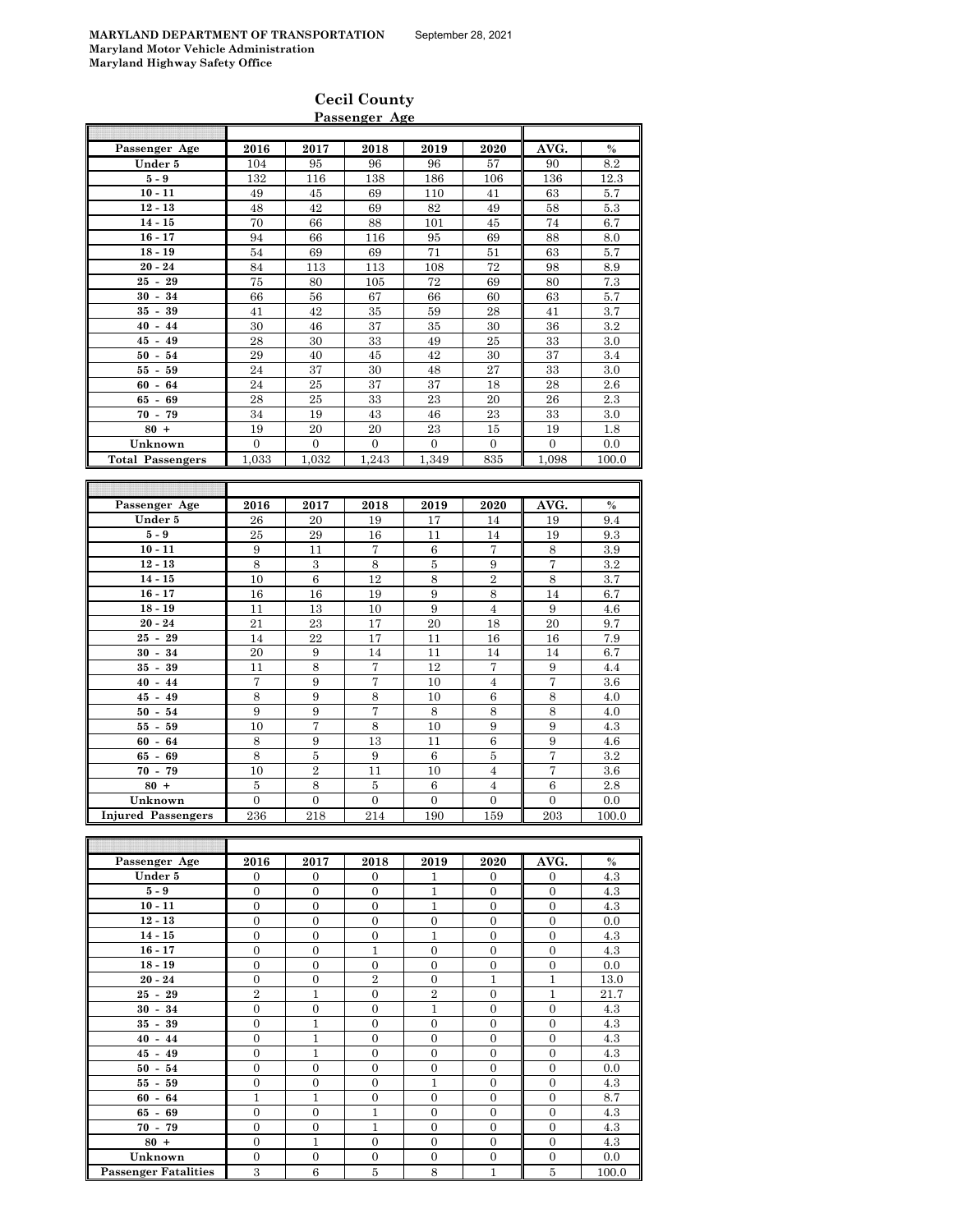| Passenger Gender            | 2016           | 2017           | 2018           | 2019           | 2020     | AVG.           | $\%$  |
|-----------------------------|----------------|----------------|----------------|----------------|----------|----------------|-------|
| Male                        | 466            | 496            | 598            | 592            | 399      | 510            | 46.4  |
| Female                      | 560            | 530            | 625            | 746            | 429      | 578            | 52.6  |
| Unknown                     | 7              | 6              | 20             | 11             | 7        | 10             | 0.9   |
| <b>Total Passengers</b>     | 1,033          | 1,032          | 1,243          | 1,349          | 835      | 1,098          | 100.0 |
|                             |                |                |                |                |          |                |       |
|                             |                |                |                |                |          |                |       |
| Passenger Gender            | 2016           | 2017           | 2018           | 2019           | 2020     | AVG.           | $\%$  |
| Male                        | 92             | 94             | 91             | 69             | 64       | 82             | 40.3  |
| Female                      | 144            | 122            | 121            | 120            | 94       | 120            | 59.1  |
| Unknown                     | $\Omega$       | $\overline{2}$ | $\overline{2}$ | 1              | 1        | 1              | 0.6   |
| <b>Passenger Injuries</b>   | 236            | 218            | 214            | 190            | 159      | 203            | 100.0 |
|                             |                |                |                |                |          |                |       |
|                             |                |                |                |                |          |                |       |
| Passenger Gender            | 2016           | 2017           | 2018           | 2019           | 2020     | AVG.           | $\%$  |
| Male                        | 1              | 3              | 3              | 3              | $\theta$ | $\overline{2}$ | 43.5  |
| Female                      | $\overline{2}$ | 3              | $\overline{2}$ | 5              | 1        | 3              | 56.5  |
| Unknown                     | $\overline{0}$ | $\overline{0}$ | $\overline{0}$ | $\overline{0}$ | $\theta$ | $\overline{0}$ | 0.0   |
| <b>Passenger Fatalities</b> | 3              | 6              | 5              | 8              |          | 5              | 100.0 |

## **Cecil County Passenger Gender**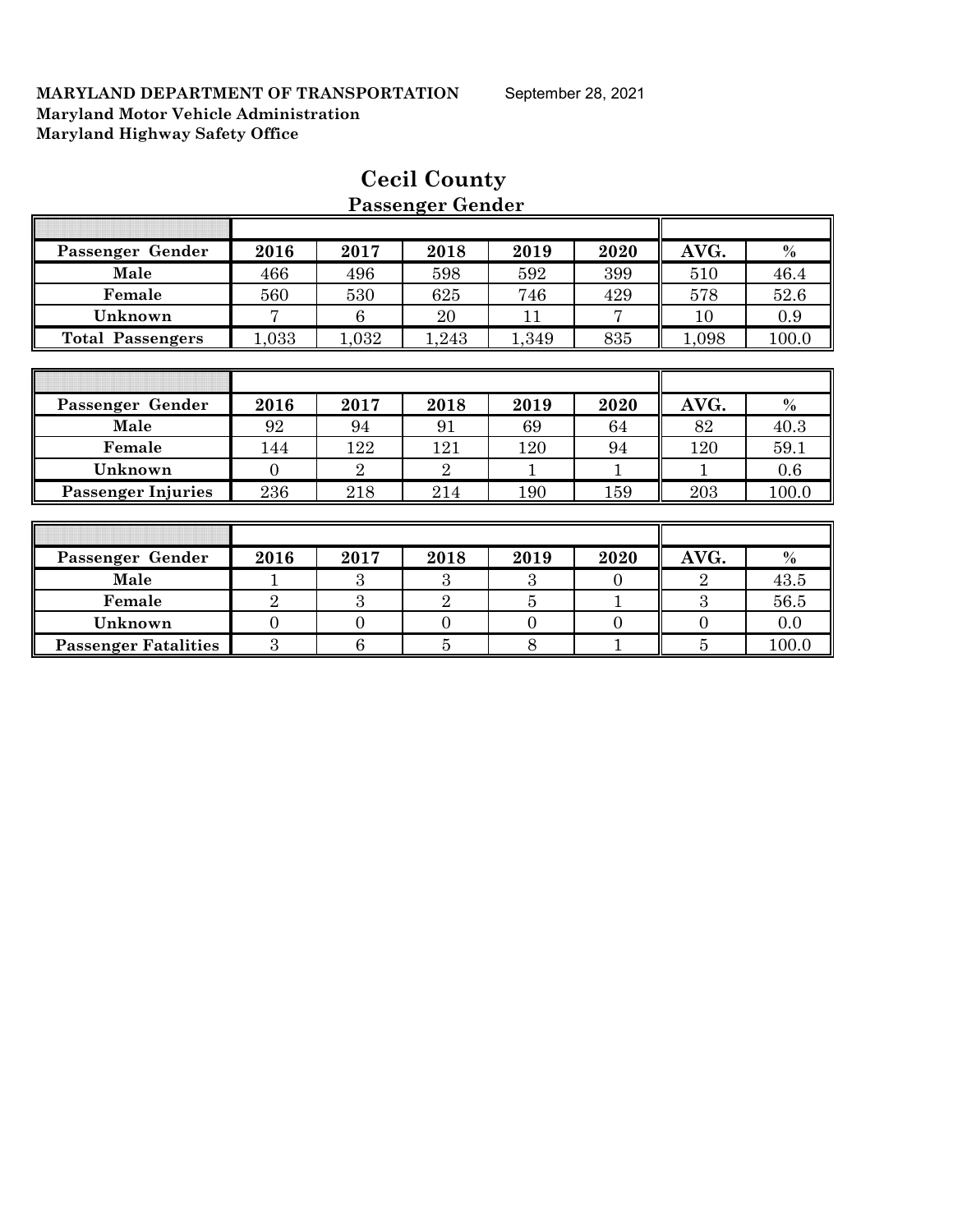**Cecil County Passenger Safety Equipment Use**

| Safety Equipment        | 2016             | 2017             | 2018             | 2019             | 2020             | AVG.             | $\frac{0}{0}$ |
|-------------------------|------------------|------------------|------------------|------------------|------------------|------------------|---------------|
| Not Applicable          | 67               | 32               | 82               | 162              | 136              | 96               | 8.7           |
| None                    | 140              | 110              | 213              | 276              | 99               | 168              | 15.3          |
| Lap belt only           | 8                | 5                | 6                | 1                | $\overline{2}$   | $\overline{4}$   | 0.4           |
| Shoulder belt only      | $\mathbf{1}$     | 3                | $\overline{1}$   | $\overline{4}$   | $\mathbf{1}$     | $\overline{2}$   | 0.2           |
| Shoulder/Lap belt(s)    | 621              | 690              | 762              | 734              | 491              | 660              | 60.1          |
| Child/Youth restraint   | $\overline{0}$   | $\mathbf{0}$     | $\overline{0}$   | $\mathbf{0}$     | $\mathbf{0}$     | $\overline{0}$   | 0.0           |
| Child restraint forward | 73               | 40               | 63               | 52               | 35               | 53               | 4.8           |
| Child restraint rear    | 29               | 20               | 19               | 23               | 18               | 22               | 2.0           |
| <b>Booster seat</b>     | 17               | 19               | 15               | 20               | $\overline{7}$   | 16               | 1.4           |
| Child restraint unk.    | $\,6$            | 3                | 9                | 5                | 9                | 6                | 0.6           |
| Mc/Bike helmet          | 7                | 5                | $\overline{2}$   | 9                | 6                | 6                | 0.5           |
| Mc/bike shield only     | $\overline{0}$   | $\mathbf{1}$     | $\overline{0}$   | $\overline{0}$   | $\overline{0}$   | $\overline{0}$   | 0.0           |
| Mc/bike helmet & shield | $\boldsymbol{0}$ | $\mathbf{1}$     | $\boldsymbol{0}$ | $\mathbf{1}$     | $\mathbf{1}$     | $\mathbf 1$      | 0.1           |
| Protective pads         | $\theta$         | 28               | $\theta$         | 15               | $\Omega$         | 9                | 0.8           |
| Reflective clothing     | $\boldsymbol{0}$ | $\Omega$         | $\boldsymbol{0}$ | $\boldsymbol{0}$ | $\mathbf 1$      | $\boldsymbol{0}$ | 0.0           |
| Lighting                | $\theta$         | $\theta$         | $\theta$         | $\theta$         | $\theta$         | $\theta$         | 0.0           |
| Air bag only            | $\Omega$         | $\Omega$         | $\Omega$         | $\overline{0}$   | $\mathbf{0}$     | $\overline{0}$   | 0.0           |
| Air bag and belts       | $\overline{0}$   | $\overline{0}$   | $\overline{0}$   | $\overline{0}$   | $\overline{0}$   | $\overline{0}$   | 0.0           |
| Other                   | $\overline{2}$   | $\overline{4}$   | 3                | 8                | $\Omega$         | 3                | 0.3           |
| Unknown                 | 62               | 71               | 68               | 39               | 29               | 54               | 4.9           |
| <b>Total Passengers</b> | 1,033            | 1,032            | 1,243            | 1,349            | 835              | 1,098            | 100.0         |
|                         |                  |                  |                  |                  |                  |                  |               |
|                         |                  |                  |                  |                  |                  |                  |               |
| <b>Safety Equipment</b> | 2016             | 2017             | 2018             | 2019             | 2020             | AVG.             | $\frac{0}{0}$ |
| Not Applicable          | $\bf 5$          | 5                | 9                | 6                | 16               | 8                | 4.0           |
| None                    | 19               | 21               | 23               | 21               | 28               | 22               | 11.0          |
| Lap belt only           | $\overline{2}$   | $\overline{0}$   | $\mathbf{1}$     | $\mathbf{0}$     | $\mathbf{1}$     | $\mathbf{1}$     | 0.4           |
| Shoulder belt only      | $\mathbf{1}$     | $\boldsymbol{0}$ | $\boldsymbol{0}$ | $\overline{2}$   | $\mathbf{0}$     | $\mathbf{1}$     | 0.3           |
| Shoulder/Lap belt(s)    | 150              | 143              | 145              | 129              | 82               | 130              | 63.8          |
| Child/Youth restraint   | $\overline{0}$   | $\boldsymbol{0}$ | $\boldsymbol{0}$ | $\boldsymbol{0}$ | $\boldsymbol{0}$ | $\boldsymbol{0}$ | 0.0           |
| Child restraint forward | 16               | 14               | 11               | 5                | 9                | 11               | 5.4           |
| Child restraint rear    | 11               | $\overline{2}$   | 3                | $\overline{4}$   | 3                | 5                | 2.3           |
| <b>Booster</b> seat     | $\overline{4}$   | 3                | $\overline{4}$   | $\bf 5$          | $\overline{3}$   | $\overline{4}$   | 1.9           |
| Child restraint unk.    | $\overline{4}$   | $\overline{0}$   | 3                | 3                | 3                | 3                | 1.3           |
| Mc/Bike helmet          | 6                | 5                | $\mathbf{1}$     | 6                | $\overline{4}$   | $\overline{4}$   | 2.2           |
| Mc/bike shield only     | $\overline{0}$   | $\boldsymbol{0}$ | $\overline{0}$   | $\mathbf{0}$     | $\mathbf{0}$     | $\boldsymbol{0}$ | 0.0           |
| Mc/bike helmet & shield | $\theta$         | 1                | $\overline{0}$   | 1                | $\mathbf{1}$     | 1                | 0.3           |
| Protective pads         | $\boldsymbol{0}$ | $\boldsymbol{0}$ | $\mathbf{0}$     | $\boldsymbol{0}$ | $\boldsymbol{0}$ | $\boldsymbol{0}$ | 0.0           |
| Reflective clothing     | $\theta$         | $\theta$         | $\theta$         | $\theta$         | $\theta$         | $\theta$         | 0.0           |
| Lighting                | $\theta$         | 0                | $\theta$         | 0                | $\boldsymbol{0}$ | $\mathbf{0}$     | 0.0           |
| Air bag only            | $\overline{0}$   | $\overline{0}$   | $\overline{0}$   | $\overline{0}$   | $\overline{0}$   | $\overline{0}$   | 0.0           |
| Air bag and belts       | $\boldsymbol{0}$ | $\theta$         | $\Omega$         | $\theta$         | $\theta$         | $\boldsymbol{0}$ | 0.0           |
| Other                   | $\theta$         | $\theta$         | $\theta$         | $\mathbf{1}$     | $\theta$         | $\theta$         | 0.1           |
| Unknown                 | 18               | 24               | 14               | 7                | 9                | 14               | 7.1           |
| Passenger Injuries      | 236              | 218              | 214              | 190              | 159              | 203              | 100.0         |
|                         |                  |                  |                  |                  |                  |                  |               |
|                         |                  |                  |                  |                  |                  |                  |               |
|                         |                  |                  |                  |                  |                  |                  |               |
| <b>Safety Equipment</b> | 2016             | 2017             | 2018             | 2019             | 2020             | AVG.             | $\%$          |
| <b>Not Applicable</b>   | 0                | 0                | 0                | $\overline{0}$   | $\mathbf{0}$     | 0                | 0.0           |
| None                    | 1                | $\overline{4}$   | $\overline{0}$   | 3                | 1                | $\overline{2}$   | 39.1          |
| Lap belt only           | $\overline{0}$   | $\overline{0}$   | $\boldsymbol{0}$ | $\boldsymbol{0}$ | $\overline{0}$   | $\overline{0}$   | 0.0           |
| Shoulder belt only      | $\overline{0}$   | $\overline{0}$   | $\overline{0}$   | $\overline{0}$   | $\boldsymbol{0}$ | $\boldsymbol{0}$ | 0.0           |

| .                           | Τ.             | ÷              | v              | ಀ              | ÷.       | ∸              | <b>UU.I</b> |
|-----------------------------|----------------|----------------|----------------|----------------|----------|----------------|-------------|
| Lap belt only               | $\Omega$       | $\mathbf{0}$   | $\Omega$       | $\Omega$       | $\Omega$ | $\Omega$       | 0.0         |
| Shoulder belt only          | $\Omega$       | $\theta$       | $\Omega$       | $\Omega$       | $\Omega$ | 0              | 0.0         |
| Shoulder/Lap belt(s)        |                | $\overline{2}$ | 4              | $\overline{2}$ | $\Omega$ | $\overline{2}$ | 39.1        |
| Child/Youth restraint       | $\overline{0}$ | $\overline{0}$ | $\overline{0}$ | $\Omega$       | $\Omega$ | $\Omega$       | 0.0         |
| Child restraint forward     | $\Omega$       | $\Omega$       | $\Omega$       | $\Omega$       | $\Omega$ | $\Omega$       | 0.0         |
| Child restraint rear        | $\Omega$       | $\Omega$       | $\Omega$       | $\Omega$       | $\Omega$ | 0              | 0.0         |
| <b>Booster seat</b>         | $\Omega$       | $\theta$       | 0              |                | $\Omega$ | 0              | 4.3         |
| Child restraint unk.        | $\Omega$       | $\theta$       | $\Omega$       | $\Omega$       | $\Omega$ | $\Omega$       | 0.0         |
| Mc/Bike helmet              |                | $\theta$       | $\Omega$       |                | $\Omega$ | $\Omega$       | 8.7         |
| Mc/bike shield only         | $\Omega$       | $\theta$       | $\Omega$       | $\Omega$       | $\Omega$ | $\Omega$       | 0.0         |
| Mc/bike helmet & shield     | $\Omega$       | $\Omega$       | $\Omega$       | $\Omega$       | $\Omega$ | $\Omega$       | 0.0         |
| Protective pads             | $\Omega$       | $\theta$       | $\Omega$       | $\Omega$       | $\Omega$ | $\Omega$       | 0.0         |
| Reflective clothing         | $\Omega$       | $\theta$       | 0              | $\Omega$       | $\Omega$ | 0              | 0.0         |
| Lighting                    | $\overline{0}$ | $\overline{0}$ | $\overline{0}$ | $\Omega$       | $\Omega$ | 0              | 0.0         |
| Air bag only                | $\overline{0}$ | $\overline{0}$ | 0              | $\Omega$       | $\Omega$ | $\Omega$       | 0.0         |
| Air bag and belts           | $\Omega$       | $\theta$       | $\theta$       | $\Omega$       | $\Omega$ | $\Omega$       | 0.0         |
| Other                       | $\Omega$       | $\Omega$       | $\Omega$       | $\Omega$       | $\Omega$ | $\Omega$       | 0.0         |
| Unknown                     | $\Omega$       | $\overline{0}$ |                |                | $\theta$ | $\Omega$       | 8.7         |
| <b>Passenger Fatalities</b> | 3              | 6              | 5              | 8              |          | 5              | 100.0       |

**Note: None & Air Bag are counted as no safety equipment in use.**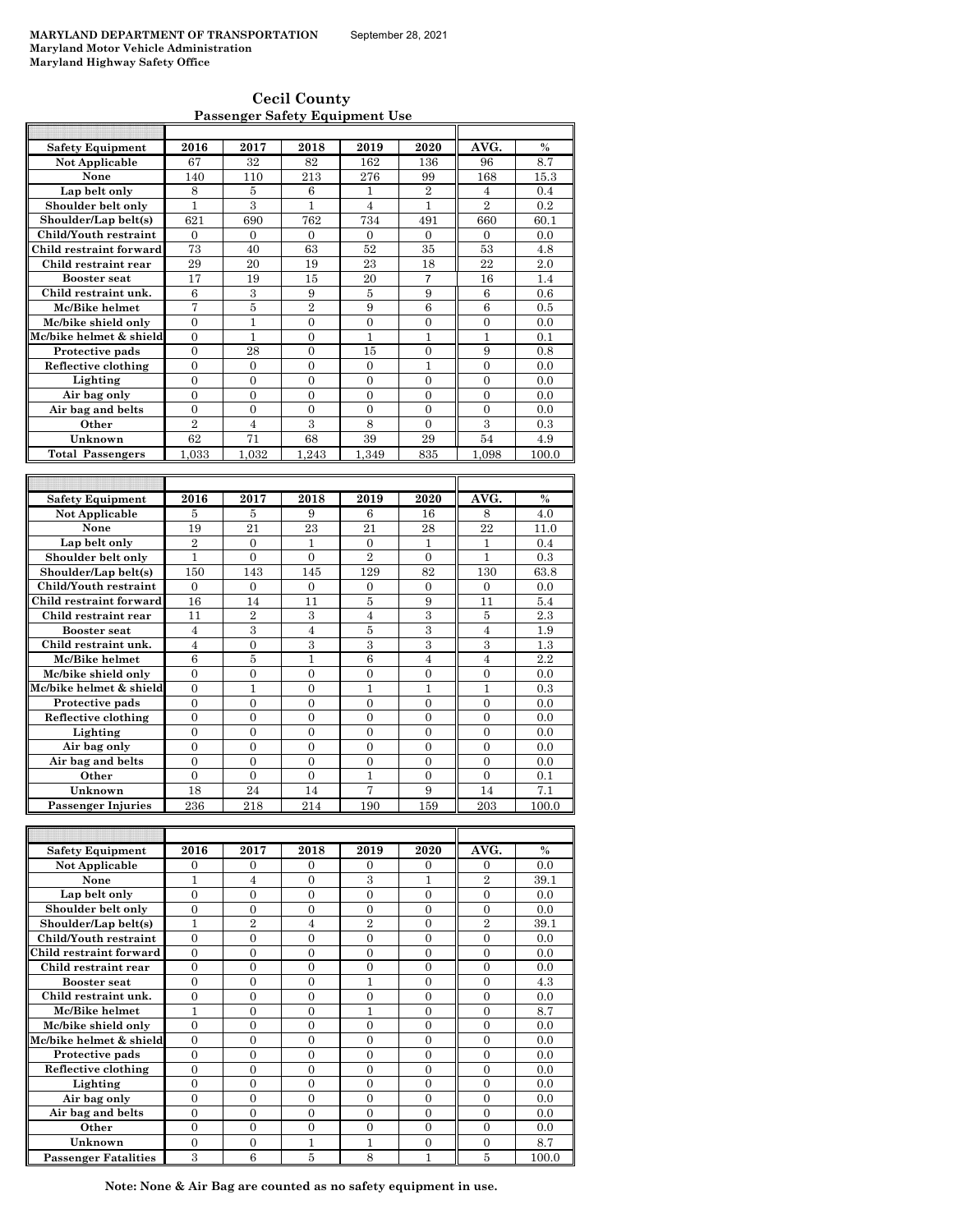#### **Cecil County Non-Motorist Age**

| AVG.<br>2016<br>2017<br>2018<br>2019<br>2020<br>Non-Motorist Age<br>Under 5<br>$\overline{2}$<br>$\overline{0}$<br>$\Omega$<br>1<br>1<br>1<br>3<br>$\overline{2}$<br>3<br>$5-9$<br>$\overline{4}$<br>$\overline{4}$<br>$\mathbf{0}$<br>$\overline{2}$<br>8<br>$10 - 15$<br>9<br>3<br>1<br>5<br>$\overline{2}$<br>$\overline{2}$<br>$\mathbf{1}$<br>$16 - 17$<br>1<br>$\mathbf{1}$<br>$\Omega$<br>7<br>$\mathbf{2}$<br>1<br>1<br>$\overline{2}$<br>$18 - 19$<br>$\overline{0}$<br>$\overline{7}$<br>7<br>3<br>6<br>5<br>$\overline{4}$<br>$20 - 24$<br>3<br>3<br>6<br>5<br>$\overline{2}$<br>$25 - 29$<br>4<br>$\overline{7}$<br>$\overline{7}$<br>5<br>7<br>5<br>6<br>$30 - 34$<br>6<br>6<br>3<br>$\overline{2}$<br>5<br>$35 - 39$<br>$\overline{4}$<br>3<br>7<br>3<br>3<br>$\overline{2}$<br>1<br>$40 - 44$<br>$\overline{2}$<br>6<br>6<br>3<br>$\overline{2}$<br>$45 - 49$<br>$\overline{4}$<br>3<br>3<br>$\overline{2}$<br>3<br>$\overline{2}$<br>$\overline{4}$<br>$50 - 54$<br>$\overline{2}$<br>3<br>3<br>$\overline{2}$<br>$55 - 59$<br>$\Omega$<br>$\overline{4}$<br>3<br>3<br>3<br>3<br>3<br>1<br>$60 - 64$<br>$\overline{2}$<br>3<br>$\overline{2}$<br>$\mathbf{1}$<br>$\overline{2}$<br>$65 - 69$<br>$\overline{4}$<br>5<br>3<br>$\overline{2}$<br>$\overline{4}$<br>$\overline{4}$<br>$\overline{4}$<br>$70 - 79$<br>$\overline{2}$<br>5<br>$80 +$<br>$\overline{0}$<br>$\overline{2}$<br>$\overline{4}$<br>$\mathbf{0}$ |         |                |              |   |              |                |              |       |
|--------------------------------------------------------------------------------------------------------------------------------------------------------------------------------------------------------------------------------------------------------------------------------------------------------------------------------------------------------------------------------------------------------------------------------------------------------------------------------------------------------------------------------------------------------------------------------------------------------------------------------------------------------------------------------------------------------------------------------------------------------------------------------------------------------------------------------------------------------------------------------------------------------------------------------------------------------------------------------------------------------------------------------------------------------------------------------------------------------------------------------------------------------------------------------------------------------------------------------------------------------------------------------------------------------------------------------------------------------------------------------------------------------------------------------------|---------|----------------|--------------|---|--------------|----------------|--------------|-------|
|                                                                                                                                                                                                                                                                                                                                                                                                                                                                                                                                                                                                                                                                                                                                                                                                                                                                                                                                                                                                                                                                                                                                                                                                                                                                                                                                                                                                                                      |         |                |              |   |              |                |              | $\%$  |
|                                                                                                                                                                                                                                                                                                                                                                                                                                                                                                                                                                                                                                                                                                                                                                                                                                                                                                                                                                                                                                                                                                                                                                                                                                                                                                                                                                                                                                      |         |                |              |   |              |                |              | 1.5   |
|                                                                                                                                                                                                                                                                                                                                                                                                                                                                                                                                                                                                                                                                                                                                                                                                                                                                                                                                                                                                                                                                                                                                                                                                                                                                                                                                                                                                                                      |         |                |              |   |              |                |              | 4.8   |
|                                                                                                                                                                                                                                                                                                                                                                                                                                                                                                                                                                                                                                                                                                                                                                                                                                                                                                                                                                                                                                                                                                                                                                                                                                                                                                                                                                                                                                      |         |                |              |   |              |                |              | 8.5   |
|                                                                                                                                                                                                                                                                                                                                                                                                                                                                                                                                                                                                                                                                                                                                                                                                                                                                                                                                                                                                                                                                                                                                                                                                                                                                                                                                                                                                                                      |         |                |              |   |              |                |              | 2.2   |
|                                                                                                                                                                                                                                                                                                                                                                                                                                                                                                                                                                                                                                                                                                                                                                                                                                                                                                                                                                                                                                                                                                                                                                                                                                                                                                                                                                                                                                      |         |                |              |   |              |                |              | 4.0   |
|                                                                                                                                                                                                                                                                                                                                                                                                                                                                                                                                                                                                                                                                                                                                                                                                                                                                                                                                                                                                                                                                                                                                                                                                                                                                                                                                                                                                                                      |         |                |              |   |              |                |              | 9.9   |
|                                                                                                                                                                                                                                                                                                                                                                                                                                                                                                                                                                                                                                                                                                                                                                                                                                                                                                                                                                                                                                                                                                                                                                                                                                                                                                                                                                                                                                      |         |                |              |   |              |                |              | 7.0   |
|                                                                                                                                                                                                                                                                                                                                                                                                                                                                                                                                                                                                                                                                                                                                                                                                                                                                                                                                                                                                                                                                                                                                                                                                                                                                                                                                                                                                                                      |         |                |              |   |              |                |              | 11.4  |
|                                                                                                                                                                                                                                                                                                                                                                                                                                                                                                                                                                                                                                                                                                                                                                                                                                                                                                                                                                                                                                                                                                                                                                                                                                                                                                                                                                                                                                      |         |                |              |   |              |                |              | 8.1   |
|                                                                                                                                                                                                                                                                                                                                                                                                                                                                                                                                                                                                                                                                                                                                                                                                                                                                                                                                                                                                                                                                                                                                                                                                                                                                                                                                                                                                                                      |         |                |              |   |              |                |              | 5.9   |
|                                                                                                                                                                                                                                                                                                                                                                                                                                                                                                                                                                                                                                                                                                                                                                                                                                                                                                                                                                                                                                                                                                                                                                                                                                                                                                                                                                                                                                      |         |                |              |   |              |                |              | 7.0   |
|                                                                                                                                                                                                                                                                                                                                                                                                                                                                                                                                                                                                                                                                                                                                                                                                                                                                                                                                                                                                                                                                                                                                                                                                                                                                                                                                                                                                                                      |         |                |              |   |              |                |              | 5.1   |
|                                                                                                                                                                                                                                                                                                                                                                                                                                                                                                                                                                                                                                                                                                                                                                                                                                                                                                                                                                                                                                                                                                                                                                                                                                                                                                                                                                                                                                      |         |                |              |   |              |                |              | 4.4   |
|                                                                                                                                                                                                                                                                                                                                                                                                                                                                                                                                                                                                                                                                                                                                                                                                                                                                                                                                                                                                                                                                                                                                                                                                                                                                                                                                                                                                                                      |         |                |              |   |              |                |              | 4.8   |
|                                                                                                                                                                                                                                                                                                                                                                                                                                                                                                                                                                                                                                                                                                                                                                                                                                                                                                                                                                                                                                                                                                                                                                                                                                                                                                                                                                                                                                      |         |                |              |   |              |                |              | 4.4   |
|                                                                                                                                                                                                                                                                                                                                                                                                                                                                                                                                                                                                                                                                                                                                                                                                                                                                                                                                                                                                                                                                                                                                                                                                                                                                                                                                                                                                                                      |         |                |              |   |              |                |              | 6.6   |
|                                                                                                                                                                                                                                                                                                                                                                                                                                                                                                                                                                                                                                                                                                                                                                                                                                                                                                                                                                                                                                                                                                                                                                                                                                                                                                                                                                                                                                      |         |                |              |   |              |                |              | 4.0   |
|                                                                                                                                                                                                                                                                                                                                                                                                                                                                                                                                                                                                                                                                                                                                                                                                                                                                                                                                                                                                                                                                                                                                                                                                                                                                                                                                                                                                                                      | Unknown | $\overline{0}$ | $\mathbf{0}$ | 1 | $\mathbf{0}$ | $\overline{0}$ | $\mathbf{0}$ | 0.4   |
| <b>Total Non-Motorists</b><br>53<br>65<br>62<br>53<br>39<br>54                                                                                                                                                                                                                                                                                                                                                                                                                                                                                                                                                                                                                                                                                                                                                                                                                                                                                                                                                                                                                                                                                                                                                                                                                                                                                                                                                                       |         |                |              |   |              |                |              | 100.0 |

| Non-Motorist Age   | 2016             | 2017           | 2018           | 2019           | 2020           | AVG.           | $\%$    |
|--------------------|------------------|----------------|----------------|----------------|----------------|----------------|---------|
| Under 5            | $\Omega$         | 1              | $\theta$       | 1              | 1              | 1              | 1.4     |
| $5-9$              | $\overline{4}$   | $\overline{0}$ | 3              | 3              | $\overline{2}$ | $\overline{2}$ | 5.7     |
| $10 - 15$          | 9                | $\overline{2}$ | $\overline{2}$ | 8              | 1              | $\overline{4}$ | 10.4    |
| $16 - 17$          | 1                | $\overline{0}$ | $\overline{0}$ | 1              | $\overline{2}$ | 1              | 1.9     |
| $18 - 19$          | 7                | $\overline{0}$ | $\overline{2}$ | 1              | 1              | $\overline{2}$ | 5.2     |
| $20 - 24$          | 6                | $\mathbf{1}$   | $\overline{4}$ | $\overline{4}$ | 6              | $\overline{4}$ | 9.9     |
| $25 - 29$          | 3                | 3              | 5              | 3              | $\mathbf{1}$   | 3              | 7.1     |
| $30 - 34$          | $\boldsymbol{6}$ | 5              | 3              | 6              | 5              | 5              | 11.8    |
| $35 - 39$          | 3                | $\overline{2}$ | $\overline{2}$ | 5              | $\overline{2}$ | 3              | 6.6     |
| $40 - 44$          | $\overline{2}$   | 3              | 5              | $\overline{2}$ | $\overline{0}$ | $\overline{2}$ | 5.7     |
| $45 - 49$          | $\mathbf{1}$     | $\overline{4}$ | $\overline{4}$ | $\overline{2}$ | $\overline{2}$ | 3              | 6.1     |
| $50 - 54$          | 3                | $\overline{2}$ | $\overline{2}$ | $\overline{2}$ | $\overline{2}$ | $\overline{2}$ | 5.2     |
| $55 - 59$          | $\overline{2}$   | 3              | $\overline{2}$ | $\theta$       | 3              | $\overline{2}$ | 4.7     |
| $60 - 64$          | 3                | $\mathbf{1}$   | $\overline{0}$ | 3              | 3              | $\overline{2}$ | 4.7     |
| $65 - 69$          | $\mathbf{1}$     | $\mathbf{1}$   | 3              | $\overline{4}$ | $\overline{2}$ | $\overline{2}$ | $5.2\,$ |
| $70 - 79$          | 3                | $\overline{2}$ | 3              | $\overline{2}$ | $\overline{2}$ | $\overline{2}$ | 5.7     |
| $80 +$             | $\overline{2}$   | $\overline{2}$ | $\overline{2}$ | $\theta$       | $\overline{0}$ | $\overline{1}$ | 2.8     |
| Unknown            | $\Omega$         | $\overline{0}$ | $\overline{0}$ | $\overline{0}$ | $\mathbf{0}$   | $\mathbf{0}$   | 0.0     |
| Inj. Non-Motorists | 56               | 32             | 42             | 47             | 35             | 42             | 100.0   |

| Non-Motorist Age             | 2016           | 2017             | 2018           | 2019           | 2020             | AVG.           | $\%$  |
|------------------------------|----------------|------------------|----------------|----------------|------------------|----------------|-------|
| Under 5                      | $\Omega$       | $\theta$         | $\Omega$       | $\Omega$       | $\overline{0}$   | $\mathbf{0}$   | 0.0   |
| $5 - 9$                      | $\mathbf{0}$   | $\overline{0}$   | $\mathbf{0}$   | $\overline{0}$ | $\mathbf{0}$     | $\mathbf{0}$   | 0.0   |
| $10 - 15$                    | $\overline{0}$ | $\overline{0}$   | $\overline{0}$ | $\overline{0}$ | $\mathbf{0}$     | $\overline{0}$ | 0.0   |
| $16 - 17$                    | $\overline{0}$ | $\overline{0}$   | $\overline{0}$ | $\overline{0}$ | $\mathbf{0}$     | $\mathbf{0}$   | 0.0   |
| $18 - 19$                    | $\overline{0}$ | $\overline{0}$   | $\overline{0}$ | $\Omega$       | $\theta$         | $\overline{0}$ | 0.0   |
| $20 - 24$                    | $\Omega$       | $\overline{0}$   | 1              | $\Omega$       | $\overline{0}$   | $\Omega$       | 8.3   |
| $25 - 29$                    | $\overline{0}$ | $\overline{0}$   | $\overline{0}$ | $\overline{0}$ | $\mathbf{0}$     | $\overline{0}$ | 0.0   |
| $30 - 34$                    | $\overline{0}$ | $\overline{0}$   | $\overline{2}$ | $\overline{0}$ | $\mathbf{0}$     | $\overline{0}$ | 16.7  |
| $35 - 39$                    | $\overline{2}$ | $\overline{1}$   | 1              | $\overline{0}$ | $\mathbf{0}$     | $\mathbf{1}$   | 33.3  |
| $40 - 44$                    | $\overline{0}$ | $\overline{0}$   | $\mathbf{1}$   | $\overline{0}$ | $\theta$         | $\overline{0}$ | 8.3   |
| $45 - 49$                    | $\Omega$       | 1                | $\Omega$       | $\Omega$       | $\theta$         | $\Omega$       | 8.3   |
| $50 - 54$                    | $\overline{0}$ | $\mathbf{1}$     | $\overline{0}$ | $\overline{0}$ | $\mathbf{0}$     | $\overline{0}$ | 8.3   |
| $55 - 59$                    | $\overline{0}$ | $\overline{0}$   | $\overline{0}$ | $\overline{0}$ | $\theta$         | $\overline{0}$ | 0.0   |
| $60 - 64$                    | $\mathbf{0}$   | $\mathbf{1}$     | $\overline{0}$ | $\overline{0}$ | $\mathbf{0}$     | $\mathbf{0}$   | 8.3   |
| $65 - 69$                    | $\overline{0}$ | $\boldsymbol{0}$ | $\overline{0}$ | $\overline{0}$ | $\overline{0}$   | $\overline{0}$ | 0.0   |
| $70 - 79$                    | $\Omega$       | $\overline{0}$   | $\Omega$       | $\Omega$       | $\overline{0}$   | $\Omega$       | 0.0   |
| $80 +$                       | $\overline{0}$ | $\overline{0}$   | $\overline{0}$ | $\Omega$       | $\mathbf{0}$     | $\Omega$       | 0.0   |
| Unknown                      | $\overline{0}$ | $\overline{0}$   | 1              | $\overline{0}$ | $\mathbf{0}$     | $\overline{0}$ | 8.3   |
| <b>Non-Motor. Fatalities</b> | $\overline{2}$ | $\overline{4}$   | 6              | $\overline{0}$ | $\boldsymbol{0}$ | $\overline{2}$ | 100.0 |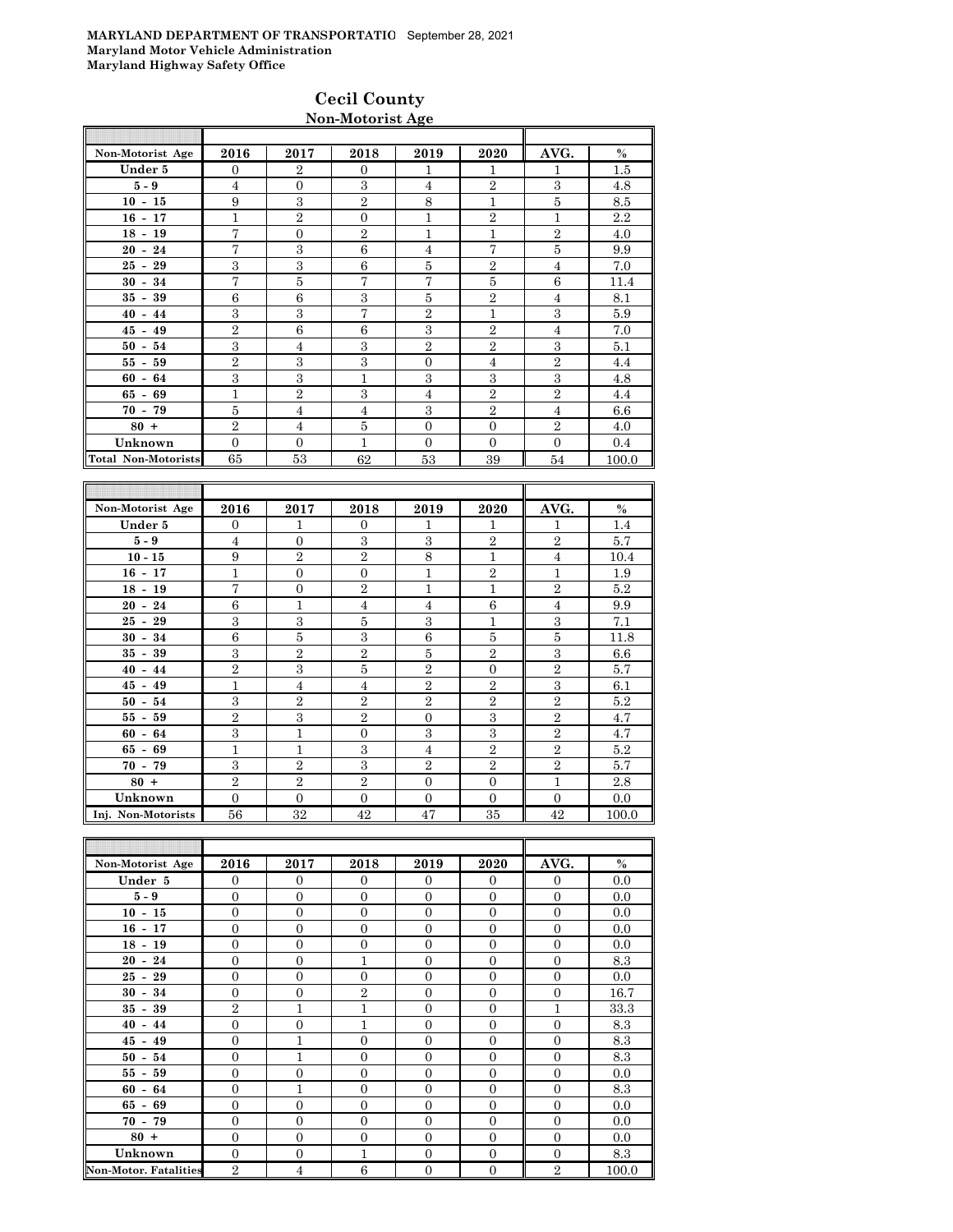| Non-Motorist Gender            | 2016           | 2017           | 2018           | 2019           | 2020           | AVG.             | $\%$          |
|--------------------------------|----------------|----------------|----------------|----------------|----------------|------------------|---------------|
| Male                           | 43             | 32             | 32             | 30             | 26             | 33               | 59.9          |
| Female                         | 22             | 19             | 29             | 22             | 13             | 21               | 38.6          |
| Unknown                        | $\theta$       | $\overline{2}$ | 1              |                | $\overline{0}$ | 1                | 1.5           |
| <b>Total Non-Motorists</b>     | 65             | 53             | 62             | 53             | 39             | 54               | 100.0         |
|                                |                |                |                |                |                |                  |               |
|                                |                |                |                |                |                |                  |               |
| Non-Motorist Gender            | 2016           | 2017           | 2018           | 2019           | 2020           | AVG.             | $\frac{0}{0}$ |
| Male                           | 36             | 19             | 24             | 25             | 24             | 26               | 60.4          |
| Female                         | 20             | 13             | 18             | 21             | 11             | 17               | 39.2          |
| Unknown                        | $\overline{0}$ | $\Omega$       | $\Omega$       |                | $\Omega$       | $\Omega$         | 0.5           |
| <b>Non-Motorist Injuries</b>   | 56             | 32             | 42             | 47             | 35             | 42               | 100.0         |
|                                |                |                |                |                |                |                  |               |
|                                |                |                |                |                |                |                  |               |
| Non-Motorist Gender            | 2016           | 2017           | 2018           | 2019           | 2020           | AVG.             | $\%$          |
| Male                           |                | 3              | $\overline{2}$ | $\Omega$       | $\Omega$       |                  | 50.0          |
| Female                         |                | $\mathbf{1}$   | 4              | $\theta$       | $\overline{0}$ |                  | 50.0          |
| Unknown                        | $\overline{0}$ | $\overline{0}$ | 0              | $\overline{0}$ | $\overline{0}$ | $\boldsymbol{0}$ | 0.0           |
| <b>Non-Motorist Fatalities</b> | $\overline{2}$ | $\overline{4}$ | 6              | $\overline{0}$ | $\overline{0}$ | $\overline{2}$   | 100.0         |

## **Cecil County Non-Motorist Gender**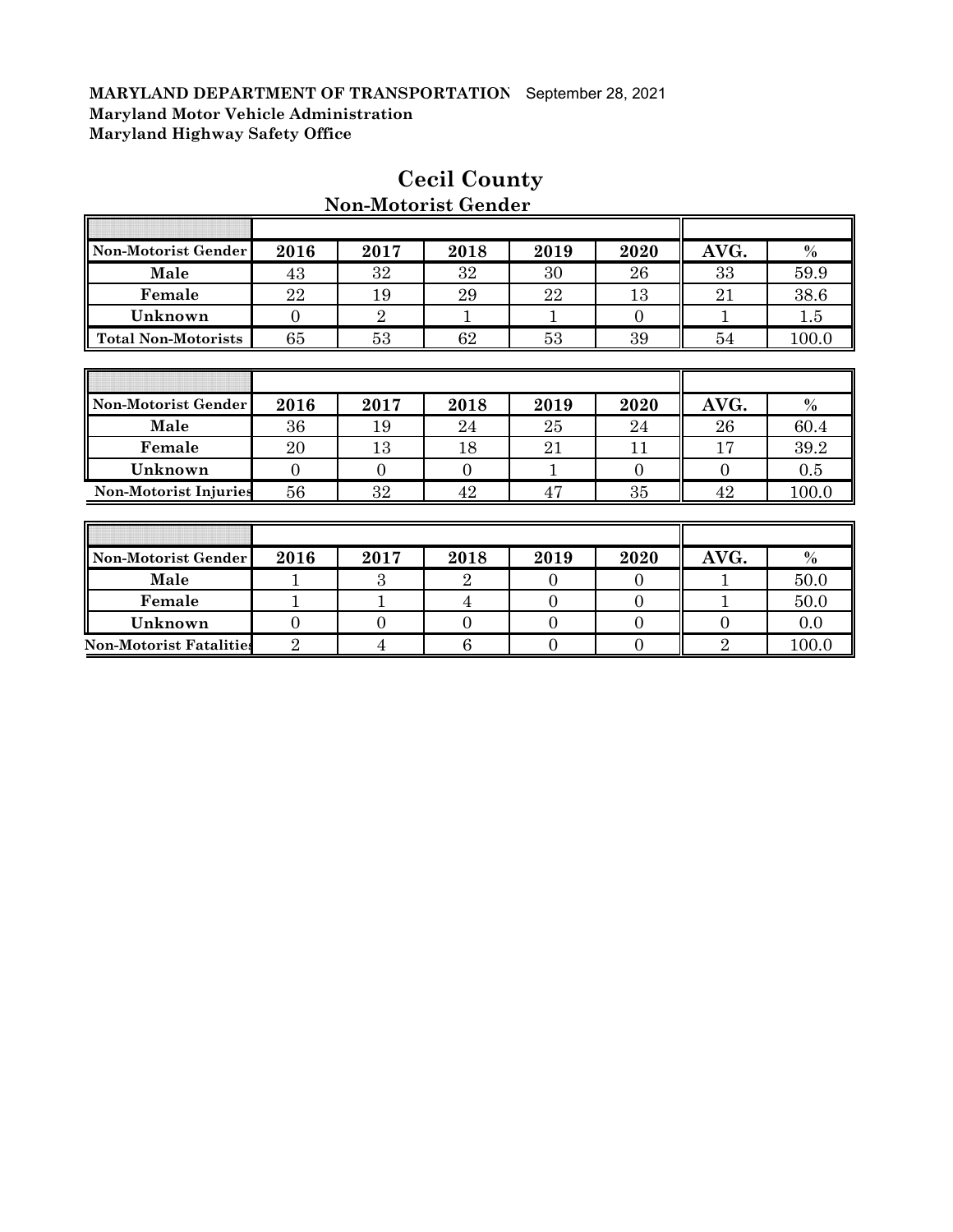| <b>Cecil County</b>   |
|-----------------------|
| Non-Motorist Location |

| Non-Motorist Location            | 2016             | 2017             | 2018             | 2019             | 2020             | AVG.             | $\%$  |
|----------------------------------|------------------|------------------|------------------|------------------|------------------|------------------|-------|
| Not App.                         | 1                | 5                | 9                | $\overline{2}$   | 3                | 4                | 7.4   |
| Shoulder                         | 14               | 11               | 10               | 11               | 11               | 11               | 21.0  |
| Curb                             | $\boldsymbol{0}$ | $\overline{2}$   | 0                | 1                | 0                | 1                | 1.1   |
| Sidewalk                         | $\overline{2}$   | $\mathbf{1}$     | $\mathbf{1}$     | $\overline{4}$   | $\overline{2}$   | $\overline{2}$   | 3.7   |
| <b>Outside Right of Way</b>      | $\mathbf{1}$     | $\mathbf{1}$     | $\overline{2}$   | $\overline{0}$   | $\mathbf{0}$     | $\mathbf{1}$     | 1.5   |
| On Rd. at Crosswalk              | 1                | 1                | $\overline{2}$   | 1                | 3                | $\mathbf{2}$     | 2.9   |
| On Rd. Not at Cross.             | 28               | 14               | 20               | 17               | 11               | 18               | 33.1  |
| In School Bus Zone               | $\overline{0}$   | $\overline{0}$   | $\overline{0}$   | $\overline{0}$   | $\overline{0}$   | $\Omega$         | 0.0   |
| In Bikeway                       | $\mathbf{0}$     | $\mathbf{0}$     | $\overline{0}$   | $\mathbf{1}$     | $\mathbf{0}$     | $\overline{0}$   | 0.4   |
| <b>At Inter Marked Crosswal</b>  | $\mathbf{1}$     | $\overline{0}$   | $\overline{2}$   | $\overline{2}$   | $\mathbf{0}$     | $\mathbf{1}$     | 1.8   |
| <b>At Inter No Crosswalk</b>     | 3                | $\mathbf{1}$     | $\overline{0}$   | $\overline{0}$   | $\overline{0}$   | $\mathbf{1}$     | 1.5   |
| <b>Driveway Access</b>           | $\boldsymbol{0}$ | $\overline{0}$   | $\overline{0}$   | $\overline{0}$   | $\overline{0}$   | $\overline{0}$   | 0.0   |
| Median                           | $\overline{0}$   | $\overline{0}$   | $\mathbf{1}$     | $\overline{0}$   | $\mathbf{1}$     | $\overline{0}$   | 0.7   |
| Island                           | $\overline{0}$   | $\overline{0}$   | $\overline{0}$   | $\overline{0}$   | $\overline{0}$   | $\overline{0}$   | 0.0   |
| <b>Shared Use Path or Trails</b> | $\theta$         | $\overline{0}$   | $\Omega$         | $\overline{0}$   | $\theta$         | $\Omega$         | 0.0   |
| <b>Inside Building</b>           | $\mathbf{0}$     | $\mathbf{1}$     | $\overline{4}$   | 1                | $\mathbf{1}$     | $\mathbf{1}$     | 2.6   |
| Midblock Marked Crosswa          | $\mathbf{0}$     | $\mathbf{0}$     | $\mathbf{0}$     | $\mathbf{0}$     | $\mathbf{0}$     | $\mathbf{0}$     | 0.0   |
| Other/Unk.                       | 14               | 16               | 11               | 13               | $\overline{7}$   | 12               | 22.4  |
| <b>Total Non-Motorists</b>       | 65               | 53               | 62               | 53               | 39               | 54               | 100.0 |
|                                  |                  |                  |                  |                  |                  |                  |       |
|                                  |                  |                  |                  |                  |                  |                  |       |
| <b>Non-Motorist Location</b>     | 2016             | 2017             | 2018             | 2019             | 2020             | AVG.             | $\%$  |
| Not App.                         | $\Omega$         | $\overline{0}$   | $\mathbf{2}$     | 1                | $\overline{2}$   | $\mathbf{1}$     | 2.4   |
| Shoulder                         | 11               | 9                | 10               | 9                | 10               | 10               | 23.1  |
| Curb                             | $\mathbf{0}$     | $\mathbf{1}$     | $\mathbf{0}$     | 1                | $\overline{0}$   | $\mathbf{0}$     | 0.9   |
| Sidewalk                         | $\overline{2}$   | $\mathbf{1}$     | $\mathbf{0}$     | $\overline{4}$   | $\overline{2}$   | $\overline{2}$   | 4.2   |
| <b>Outside Right of Way</b>      | $\mathbf{1}$     | $\mathbf{1}$     | $\sqrt{2}$       | $\overline{0}$   | $\mathbf{0}$     | $\mathbf{1}$     | 1.9   |
| On Rd. at Crosswalk              | $\mathbf{1}$     | $\mathbf{1}$     | $\overline{2}$   | $\mathbf{1}$     | 3                | $\overline{2}$   | 3.8   |
| On Rd. Not at Cross.             | 24               | 8                | 13               | 15               | 10               | 14               | 33.0  |
| In School Bus Zone               | $\Omega$         | $\Omega$         | $\Omega$         | $\overline{0}$   | $\Omega$         | $\Omega$         | 0.0   |
| In Bikeway                       | $\mathbf{0}$     | $\overline{0}$   | $\overline{0}$   | 1                | $\Omega$         | $\Omega$         | 0.5   |
| <b>Inter Marked Crosswalk</b>    | $\mathbf{1}$     | $\overline{0}$   | $\overline{2}$   | $\overline{2}$   | $\mathbf{0}$     | $\mathbf{1}$     | 2.4   |
| <b>At Inters No Crosswalk</b>    | 3                | 1                | $\overline{0}$   | $\overline{0}$   | $\overline{0}$   | $\mathbf{1}$     | 1.9   |
| <b>Driveway Access</b>           | $\overline{0}$   | $\mathbf{0}$     | $\overline{0}$   | $\overline{0}$   | $\overline{0}$   | $\overline{0}$   | 0.0   |
| Median                           | $\mathbf{0}$     | $\mathbf{0}$     | $\mathbf{1}$     | $\overline{0}$   | $\mathbf{1}$     | $\overline{0}$   | 0.9   |
| Island                           | $\overline{0}$   | $\mathbf{0}$     | 0                | $\boldsymbol{0}$ | 0                | $\mathbf{0}$     | 0.0   |
| <b>Shared Use Path or Trails</b> | $\overline{0}$   | $\overline{0}$   | $\overline{0}$   | $\overline{0}$   | $\overline{0}$   | $\overline{0}$   | 0.0   |
| Inside Building                  | $\mathbf{0}$     | $\mathbf{0}$     | $\overline{0}$   | $\overline{0}$   | $\mathbf{1}$     | $\overline{0}$   | 0.5   |
| Midblock Marked Crosswa          | $\overline{0}$   | $\mathbf{0}$     | $\overline{0}$   | $\overline{0}$   | $\overline{0}$   | $\overline{0}$   | 0.0   |
| Other/Unk.                       | 13               | 10               | 10               | 13               | $\boldsymbol{6}$ | 10               | 24.5  |
| <b>Injured Non-Motorists</b>     | 56               | 32               | 42               | 47               | 35               | 42               | 100.0 |
|                                  |                  |                  |                  |                  |                  |                  |       |
|                                  |                  |                  |                  |                  |                  |                  |       |
| Non-Motorist Location            | 2016             | 2017             | 2018             | 2019             | 2020             | AVG.             | $\%$  |
| Not App.                         | $\overline{0}$   | $\overline{0}$   | $\overline{0}$   | $\overline{0}$   | $\overline{0}$   | $\overline{0}$   | 0.0   |
| Shoulder                         | $\overline{0}$   | $\overline{2}$   | $\overline{0}$   | $\mathbf{0}$     | $\mathbf{0}$     | $\mathbf{0}$     | 16.7  |
| Curb                             | $\overline{0}$   | $\overline{0}$   | $\overline{0}$   | $\overline{0}$   | $\overline{0}$   | $\overline{0}$   | 0.0   |
| Sidewalk                         | $\mathbf{0}$     | $\mathbf{0}$     | $\overline{0}$   | $\boldsymbol{0}$ | $\overline{0}$   | $\overline{0}$   | 0.0   |
| <b>Outside Right of Way</b>      | $\overline{0}$   | $\overline{0}$   | $\overline{0}$   | $\overline{0}$   | $\overline{0}$   | $\overline{0}$   | 0.0   |
| On Rd. at Crosswalk              | $\boldsymbol{0}$ | $\mathbf{0}$     | $\boldsymbol{0}$ | $\boldsymbol{0}$ | $\mathbf{0}$     | $\overline{0}$   | 0.0   |
| On Rd. Not at Cross.             | $\,2\,$          | $\,2$            | $6\phantom{.0}$  | 0                | $\mathbf{0}$     | $\,2$            | 83.3  |
| In School Bus Zone               | $\boldsymbol{0}$ | $\overline{0}$   | $\overline{0}$   | $\overline{0}$   | $\overline{0}$   | $\overline{0}$   | 0.0   |
| In Bikeway                       | $\overline{0}$   | $\mathbf{0}$     | $\overline{0}$   | $\boldsymbol{0}$ | $\mathbf{0}$     | $\mathbf{0}$     | 0.0   |
| <b>Inters Marked Crosswall</b>   | $\mathbf{0}$     | $\mathbf{0}$     | 0                | 0                | $\overline{0}$   | $\boldsymbol{0}$ | 0.0   |
| <b>At Inters No Crosswalk</b>    | $\mathbf{0}$     | $\mathbf{0}$     | $\overline{0}$   | 0                | $\overline{0}$   | $\overline{0}$   | 0.0   |
| <b>Driveway Access</b>           | $\boldsymbol{0}$ | $\boldsymbol{0}$ | $\overline{0}$   | $\overline{0}$   | $\overline{0}$   | $\overline{0}$   | 0.0   |
| Median                           | $\overline{0}$   | $\overline{0}$   | $\overline{0}$   | $\overline{0}$   | $\overline{0}$   | $\overline{0}$   | 0.0   |

**Island** 0 0 0 0 0 0 0.0

**Other/Unk.** 0 0 0 0 0 0 0.0 **Non-Motorist Fatalities** 2 4 6 0 0 2 100.0

**Shared Use Path or Trails** 0 0 0 0 0 0 0.0 **Inside Building** 0 0 0 0 0 0 0.0

**Midblock Marked Crosswa** 0 0 0 0 0 0 0 0